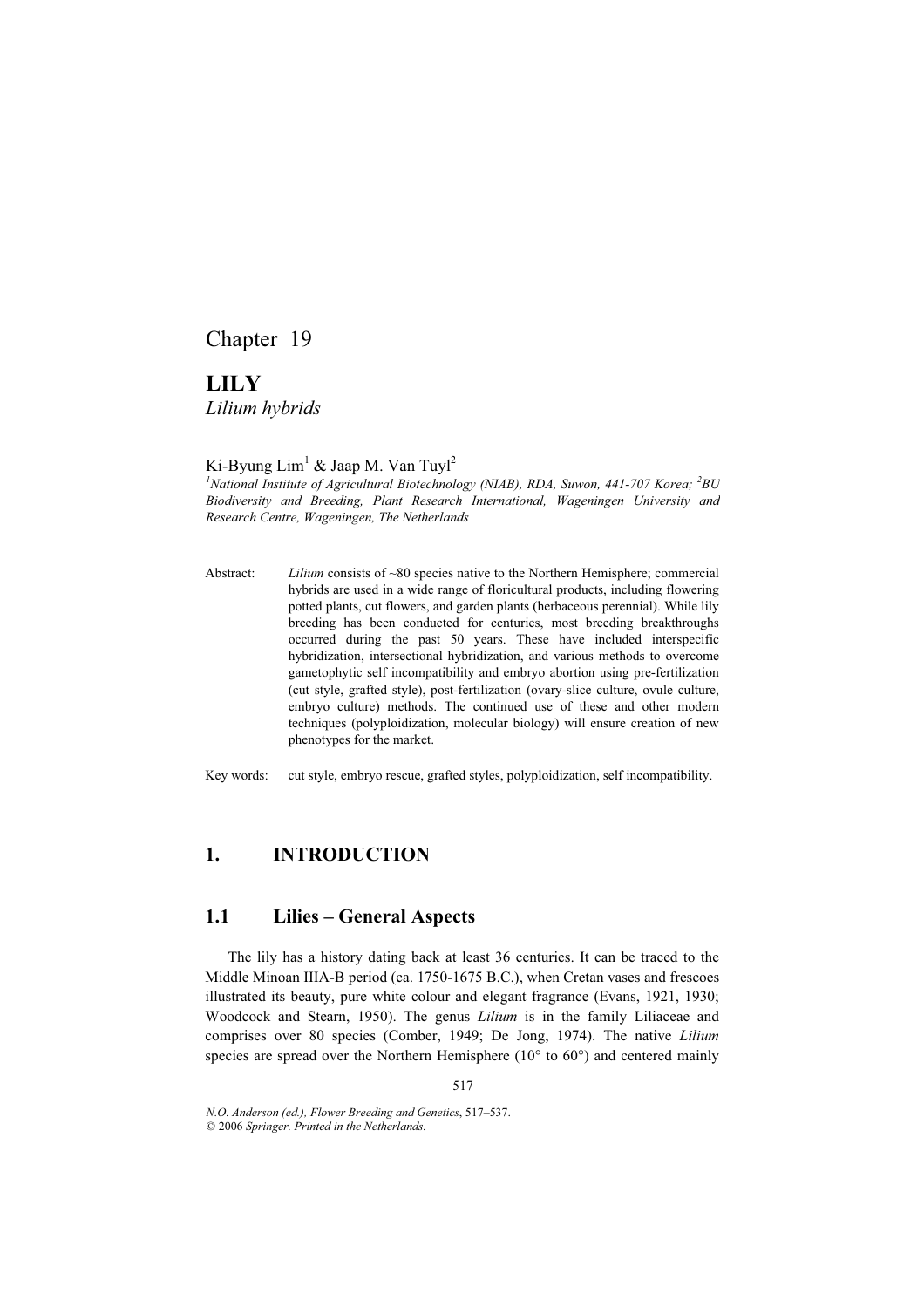in Asia, North America, and Europe. Currently, the lily occupies a prominent place in horticulture as a cut flower, potted, and garden plant. In 2000 over 1500 million bulbs were produced worldwide. The Netherlands leads in bulb production with 4523 hectares in 2002. There is, however, production in Japan, the United States and more recently in the Southern Hemisphere, e.g. Australia, Chile and South Africa. As a cut flower, the lily is now the fourth most important crop in the Netherlands (Anonymous, 2002b).

# **1.2 Trends in Lily Hybridization for Commercial Market**

Lily breeding goes back about 200 years (Shimizu, 1987). Significant breakthroughs are, however, only 50 years old, starting with the breeding of Asiatic hybrids (McRae, 1998). It has only been since the 1970's that the lily has become, after tulip, the most important flower bulb and cut flower. At present Dutch lily breeding companies are dominant. Over 100 new cultivars have been released annually for the market over the past two decades. Asiatic hybrids were the leading group until 1980's. Since then Oriental hybrids have become the most important group. This has been due to their outstanding flower shape and fragrance even though their forcing time is a few weeks longer than most Asiatic hybrids. This is especially true for old cultivars such as 'Casa Blanca' and 'Star Gazer'. Although 'Joy ('Le Reve')' has an early flowering habit, it has a rather short stem length, which is not desirable for cut flower production in high light and warm climates. For the last 10 years, many Oriental hybrid cultivars have been released with early flowering habits, large flowers and various flower colours.

Many researchers (Skirm, 1942; North and Wills, 1969; Ascher, 1973a; Asano and Myodo, 1977a,b; Asano, 1978, 1980; Van Tuyl et al., 1986, 1991, 2002) have successfully carried out interspecific hybridization studies and this opened the possibility of intersectional hybridization between, e.g. *L. longiflorum* x Asiatic hybrid. The cut style method (**CSM**) was developed to overcome pre-zygotic incongruity, which hinders pollen tube growth in the style between intersectional crosses. This technique in combination with embryo rescue methods such as embryo culture, ovule culture and ovary slice culture, has opened possibilities to develop numerous new hybrids. In the early 1990's a new class of lily cultivars were introduced to the market. They are called **LA** (**L**ongiflorum x **A**siatic) hybrids. In most cases **LA** hybrids are triploid and were derived from back crossing with the  $F_1$ hybrid of *L. longiflorum* x Asiatic hybrid to an Asiatic hybrid (Genome composition of **LA** hybrids is indeed **ALA**). Although they have many desirable characteristics such as rapid bulb growth, healthy leaves, strong stems, large flowers and fragrance, they have negative characteristics such as flower malformation, weak petals and non pure flower colours. In the 1990's Dutch breeding companies focussed on Oriental hybrid breeding. Some outstanding cultivars released were 'Sorbonne' to replace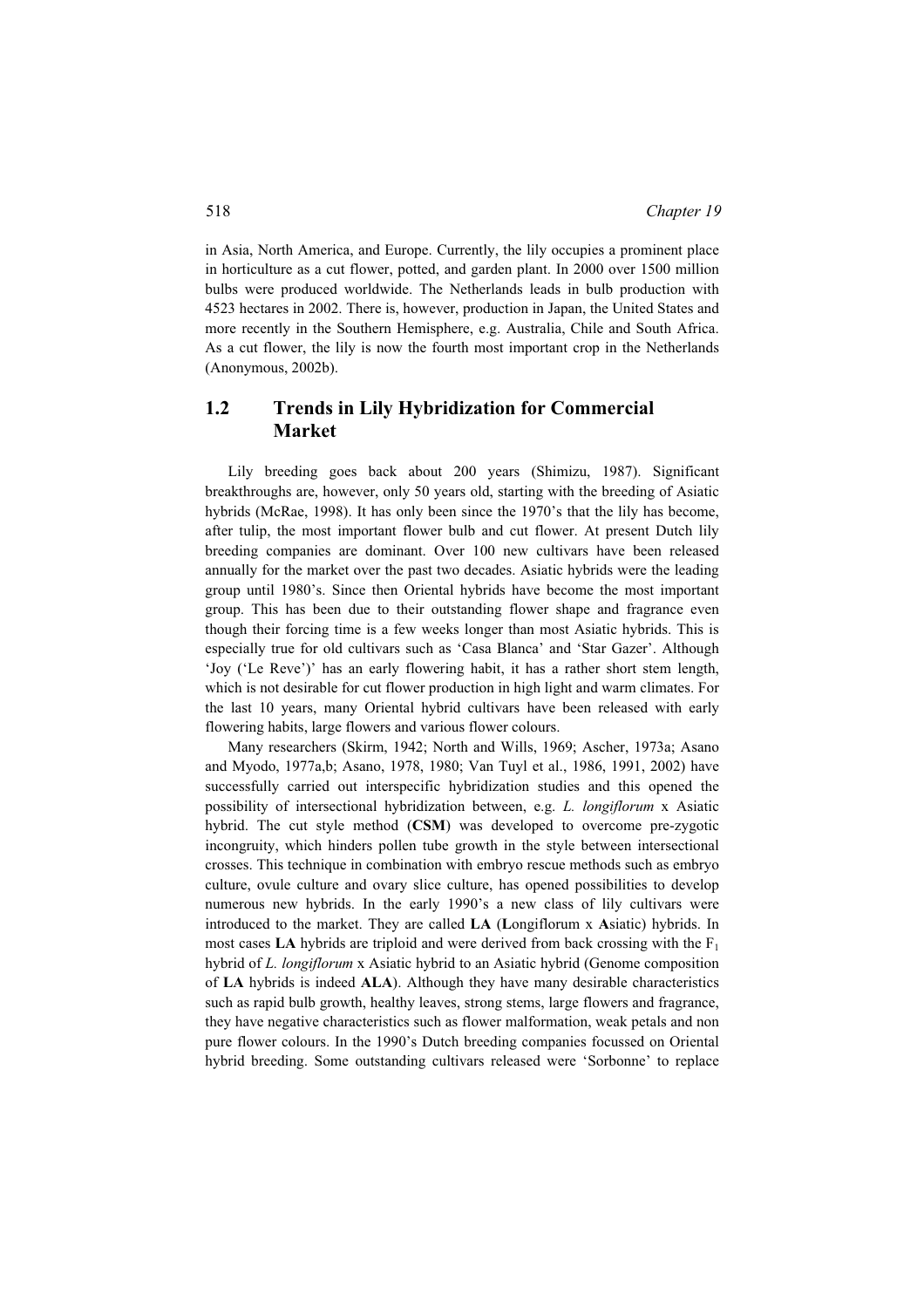'Star Gazer' (both pink colour) and 'Siberia' to replace 'Casablanca' (both white). In 2002, the total bulb production area of lily in the Netherlands was 4368 ha (Anonymous 2002a). The **LA**-hybrids occupied 590 ha, which was a 90% increase when compared to 1999. This indicates that the production of these popular

interspecific hybrids have increased over *L. longiflorum*, Asiatics, and Orientals in

# **2. GENETICS**

# **2.1 Classification**

The genus *Lilium* was classified into seven sections by Comber (1949) and later revised by Lighty (1968) and De Jong (1974). The seven sections are: Martagon, Pseudolirium, Lilium (Liriotypus), Archelirion, Sinomartagon, Leucolirion, and Daurolirion. This scientific classification is very different than the one used by Royal Horticultural Society (RHS), where the genera include a large number of species or many cultivars are often subdivided into groups, based on a particular characteristic or combination of characteristics. The RHS classification is reported in *The International Lily Register* (RHS 1982-2002). This classification is presented below: (I) Early-flowering Asiatic Hybrids derived from *L. amabile*, *L. bulbiferum*, *L.*

| (1)   | Early-flowering Asiatic Hybrids derived from L. <i>amabile</i> , L. <i>bulbiferum</i> , L. |
|-------|--------------------------------------------------------------------------------------------|
|       | cernuum, L. concolor, L. davidii, L. x hollandicum, L. lancifolium, L.                     |
|       | leichtlinii, L. x maculatum and L. pumilum                                                 |
|       | (Ia) Upright flowers, borne singly or in an umbel                                          |
|       | (Ib) Outward-facing flowers                                                                |
|       | (Ic) Pendant flowers                                                                       |
| (II)  | Hybrids of Martagon type, one parent having been a form of L. <i>hansonii</i> or           |
|       | L. martagon                                                                                |
| (III) | Hybrids from L. candidum, L. chalcedonicum and other related European                      |
|       | species (excluding L. martagon and L. bulbiferum)                                          |
| (IV)  | Hybrids of American species                                                                |
| (V)   | Hybrids derived from L. formosanum and L. longiflorum                                      |
| (VI)  | Hybrid Trumpet Lilies and Aurelian hybrids from Asiatic species,                           |
|       | including L. henryi but excluding those from L. auratum, L. japonicum, L.                  |
|       | rubellum and L. speciosum.                                                                 |
|       | (VIa) Plants with trumpet-shaped flowers                                                   |
|       | (VIb) Plants with bowl-shaped flowers                                                      |
|       | (VIc) Plants with flat flowers (or only the tips recurved)                                 |
|       | (VId) Plants with recurved flowers                                                         |
|       |                                                                                            |

*Lily*

recent years.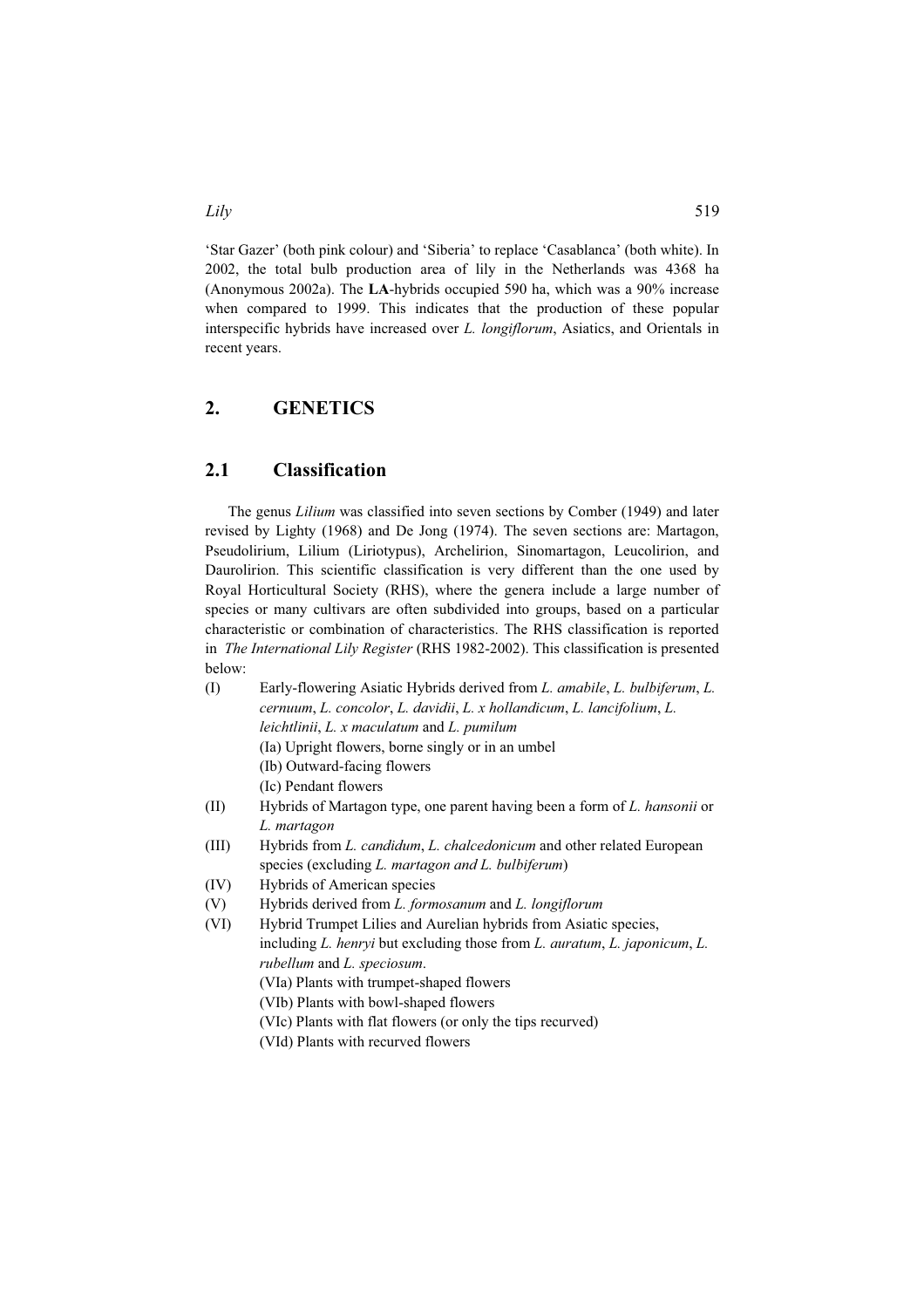(VII) Hybrids of Far Eastern species as *L. auratum*, *L. japonicum*, *L. rubellum* and *L. speciosum* (Oriental Hybrids) (VIIa) Plants with trumpet-shaped flowers (VIIb) Plants with bowl-shaped flowers (VIIc) Plants with flat flowers (VIId) Plants with recurved flowers (VIII) All hybrids not in another division

(IX) All species and their varieties and forms

All *Lilium* species are diploid (2n=2x=24), except some triploid forms of *L. tigrinum* and *L. bulbiferum* existing in nature (Noda, 1966, 1978; Noda & Schmitzer, 1992). Early chromosome studies (cytogenetics) of lily were performed by Sato (1932) and Stewart (1947). The genome size of *Lilium* belongs to one of the largest in plant kingdom (Bennett & Smith, 1976, 1991). Differences in DNA-content can be measured efficiently using flow cytometry, which is used generally for discrimination between diploids and tetraploids (Van Tuyl et al., 1992). The variation in DNA content within the genus *Lilium* was studied by Van Tuyl & Boon (1997) and ranged from 69 to 96 pg/2C. It appeared that interspecific hybrids in general have intermediate DNA content of the parents. This method was used for the identification of the hybrid character of interspecific hybrids in a very early stage.

*Lilium longiflorum* has a strong gametophytic self incompatibility (SI) system and has been a model crop for studying the mechanism. Heat treatment and cutting the styles appeared to be methods to overcome this S-allele regulated system (Ascher, 1973a,b, 1977; Lindquist, 1991).

### **2.2 Interspecific Hybridization**

Many important horticultural characters are present in the different *Lilium* species. Commercially important characters include:

1) Resistance to diseases such as bulb rot (*Fusarium*), *Botrytis* and several viruses (TBV, LSV and LVX) (Löffler et al., 1996);

2) Phenotypic characteristics such as flower shapes, sturdy stems, new colours, and fragrance;

3) Physiological characteristics such as tolerance to low-light intensity and heat, leaf scorch, year-round forcing ability, long-term storage ability, and rapid bulb growth.

Van Tuyl et al. (1986) have summarised the goals of interspecific hybridization in *Lilium.* They are as follows:

1) Introduction of desirable characters from various species into cultivars directly or indirectly *(<i>i.e.*, bridge crosses):

2) Creation of new forms and types of lilies;

3) Overcoming  $F_1$ -sterility by mitotic and meiotic polyploidization;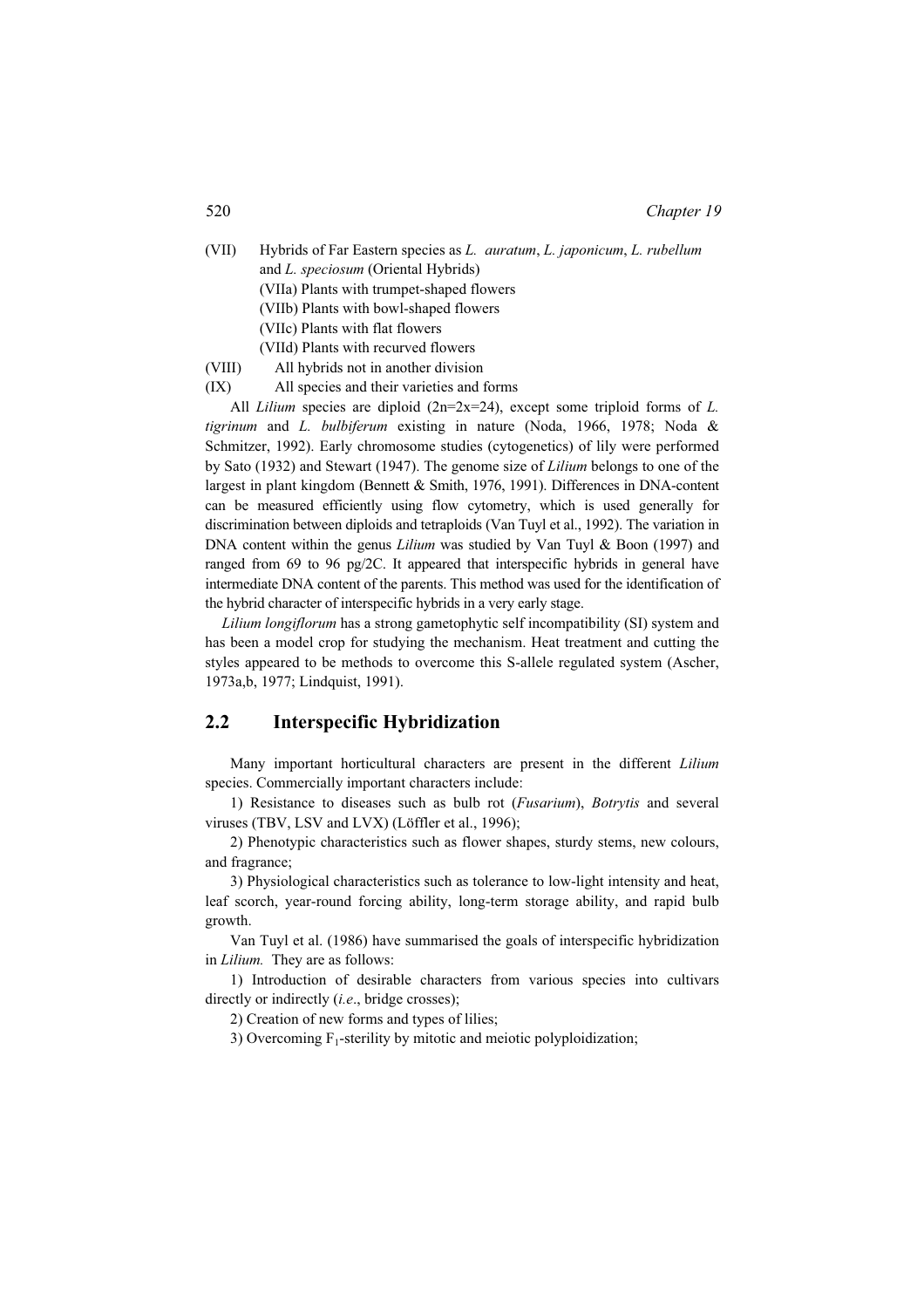4) Generation or expansion of the knowledge regarding on taxonomic relationships, inheritance mechanisms and introgression of specific genes.

Some well-known examples of valuable characters among species are listed in Table 19-1.

| <b>Species</b>                  | Characteristics for breeding                                                                         |                                                                             | Potential for<br>breeding |
|---------------------------------|------------------------------------------------------------------------------------------------------|-----------------------------------------------------------------------------|---------------------------|
|                                 | Desirable                                                                                            | Undesirable                                                                 |                           |
| L. longiflorum                  | Low temperature tolerance,<br>flower shape. White                                                    | Susceptible to Fusarium,<br>Virus                                           | High                      |
| L. formosanum                   | Year round forcing, up right,<br>growth vigour, fragrance                                            | Weak stem, virus<br>susceptible                                             | Medium                    |
| Aurelion hybrid                 | Upright, yellow colour,<br>fragrance, flower type                                                    | Susceptible to Fusarium,<br>virus, weak stem                                | High                      |
| L. nepalense                    | Pea-green flower colour                                                                              | Susceptible to virus, late<br>flowering                                     | Low                       |
| L. henryi                       | Vigour, virus and Fusarium<br>resistance                                                             | Flower shape, weak stem                                                     | Medium                    |
| L. concolor                     | Upright flower, flower shape<br>and size                                                             | Weak stem, leaf and<br>growth vigor,                                        | Low                       |
| L. tigrinum                     | Vigour, resistance to virus,<br>large flower, bulbil<br>formation, resistance to<br>Fusarium         | Hair, spots                                                                 | Medium                    |
| L. callosum                     | Small, many flowers per<br>stem, flower colour                                                       | Late flowering, weak<br>growth vigor                                        | Low                       |
| L. davidii                      | Resistance to Fusarium and<br>virus                                                                  | Short stem,                                                                 | High                      |
| L. dauricum<br>L. auratum       | Resistance to Fusarium<br>Large flower, fragrance,<br>vigour, disease resistance,<br>early flowering | Short plant height<br>Fusarium susceptible,                                 | High<br>High              |
| L. speciosum<br>L. nobilissimum | Pink colour, fragrance<br>Pure white flower,<br>fragrance, sturdy stem,<br>upright                   | Spots, late flowering<br>Late flowering                                     | Medium<br>Medium          |
| L. rubellum                     | Very early flowering, pink<br>flower colour, fragrance                                               | Short stem, susceptible to<br>Fusarium                                      | Medium                    |
| L. candidum                     | Low-temperature and low-<br>light intensity tolerance,<br>pure white, fragrance                      | Susceptible to Virus,<br>weak growth vigor                                  | Low                       |
| L. hansonii                     | Many flowers, long vase life                                                                         | Flower fragrance, short<br>stem, weak growth vigor,<br>susceptible to virus | Low                       |
| L. martagon                     | Purple, small flower, long<br>vase life, many flowers                                                | Strong fragrance,<br>susceptible to virus                                   | Low                       |
| L. tsingtauense                 | Resistance to Botrytis                                                                               | Short stem, weak growth,<br>fragrance                                       | Low                       |

*Table 19-1.* Characteristics of *Lilium species* for commercial breeding.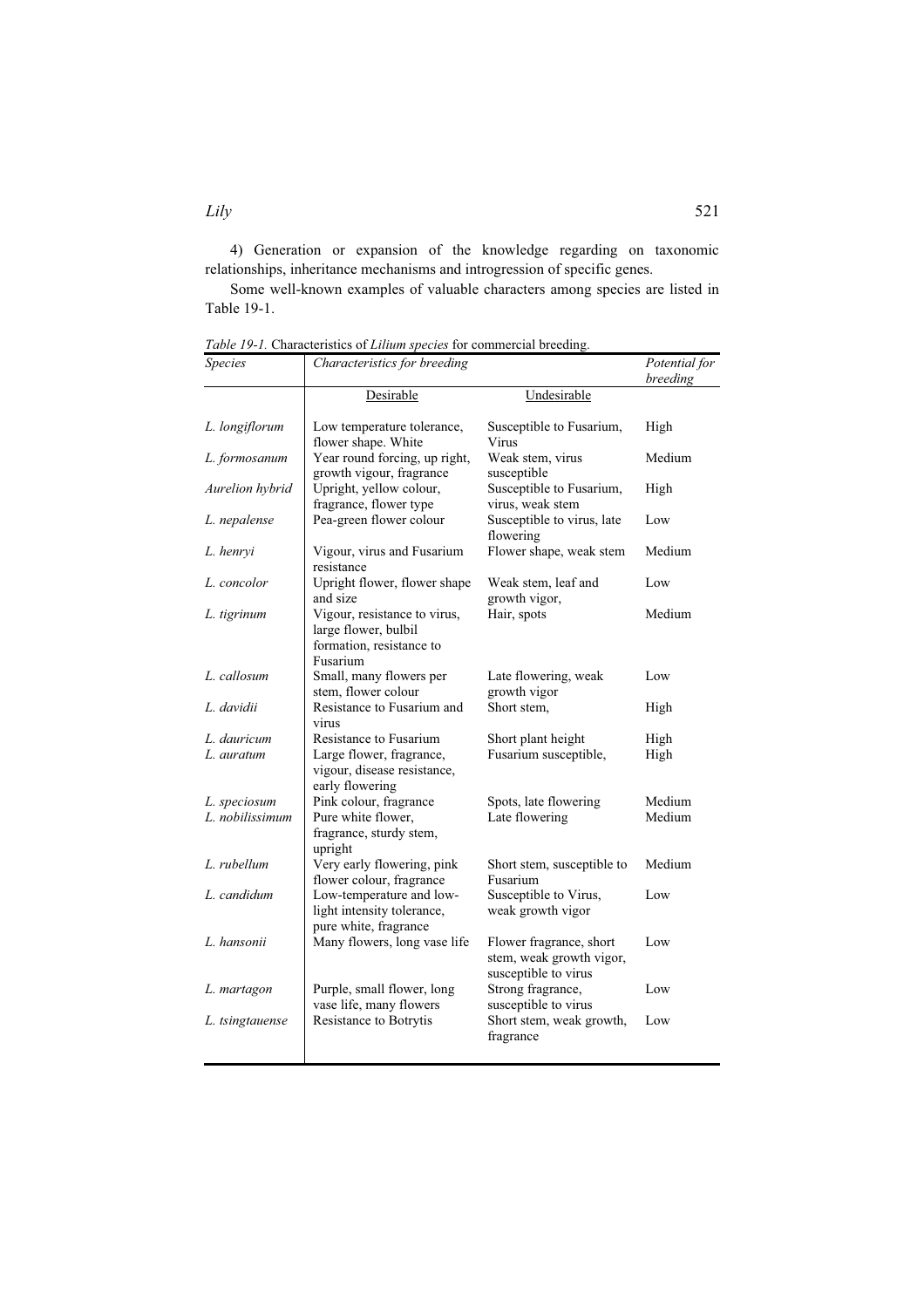

*Figure 19-1.* A crossing polygon of the genus Lilium including all successful crosses of species between different sections of the genus Lilium developed at Plant Research International, The Netherlands. In this figure, the connection between the Asiatic, Aurelian, and Oriental hybrid groups (large ellipses) are shown by dotted lines. In successful crosses between species (small circles) of different sections (large circles) the arrows point towards the female parent. Abbreviations: A: Aurelian hybrids; AL*: L. alexandrae*; AM: *L. amabile*; AS: Asiatic hybrids; AU: *L. auratum*; BU: *L. bulbiferum*; CA: *L. candidum*; CAN: *L. canadense;* CE: *L. cernuum*; CH: *L. chalcedonicum*; CO: *L. concolor*; DAU: *L. dauricum*; DAV: *L. davidii*; DU: *L. duchartrei*; FO: *L. formosanum*; HA: *L. hansonii*; HE: *L. henryi*; JA: *L. japonicum*; LA: *L. lankongense*; LEI: *L. leichtlinii*; LO: *L. longiflorum*; MA: *L. martagon*; MI: L. michiganense; MO: *L. monadelphum*; NO: *L. nobilissimum*; O: Oriental hybrids; PA: *L. pardalinum*; PU: *L. pumilum*; RE*: L. regale*; RU*: L. rubellum*; SP*: L. speciosum*; SU: *L. sulphurenum*; TI: *L. tigrinum*; TS: *L. tsingtauense*.

Both pre-fertilization and post-fertilization barriers restrict interspecific hybridization between the different sections (Van Tuyl et al., 1991). Several techniques, such as the cut-style method (Asano and Myodo 1977a,b), the graftedstyle method, and *in vitro* pollination techniques have been developed to overcome pre-fertilization barriers (Van Tuyl et al., 1991). However, even if fertilization is successful, post-fertilization barriers can inhibit the growth of hybrid embryos (Van Tuyl et al., 1991). *In vitro* pollination and rescue methods such as embryo culture. (Skirm, 1942; North and Wills, 1969; Ascher, 1973a; Asano and Myodo, 1977a,b; Asano, 1978, 1980), ovary-slice culture, and ovule culture have been developed to circumvent these barriers (Van Tuyl et al., 1991). Plants were obtained from cultured embryos of *L. henryi*  $\times$  *L. regale* by Skirm (1942). Ascher (1973a,b)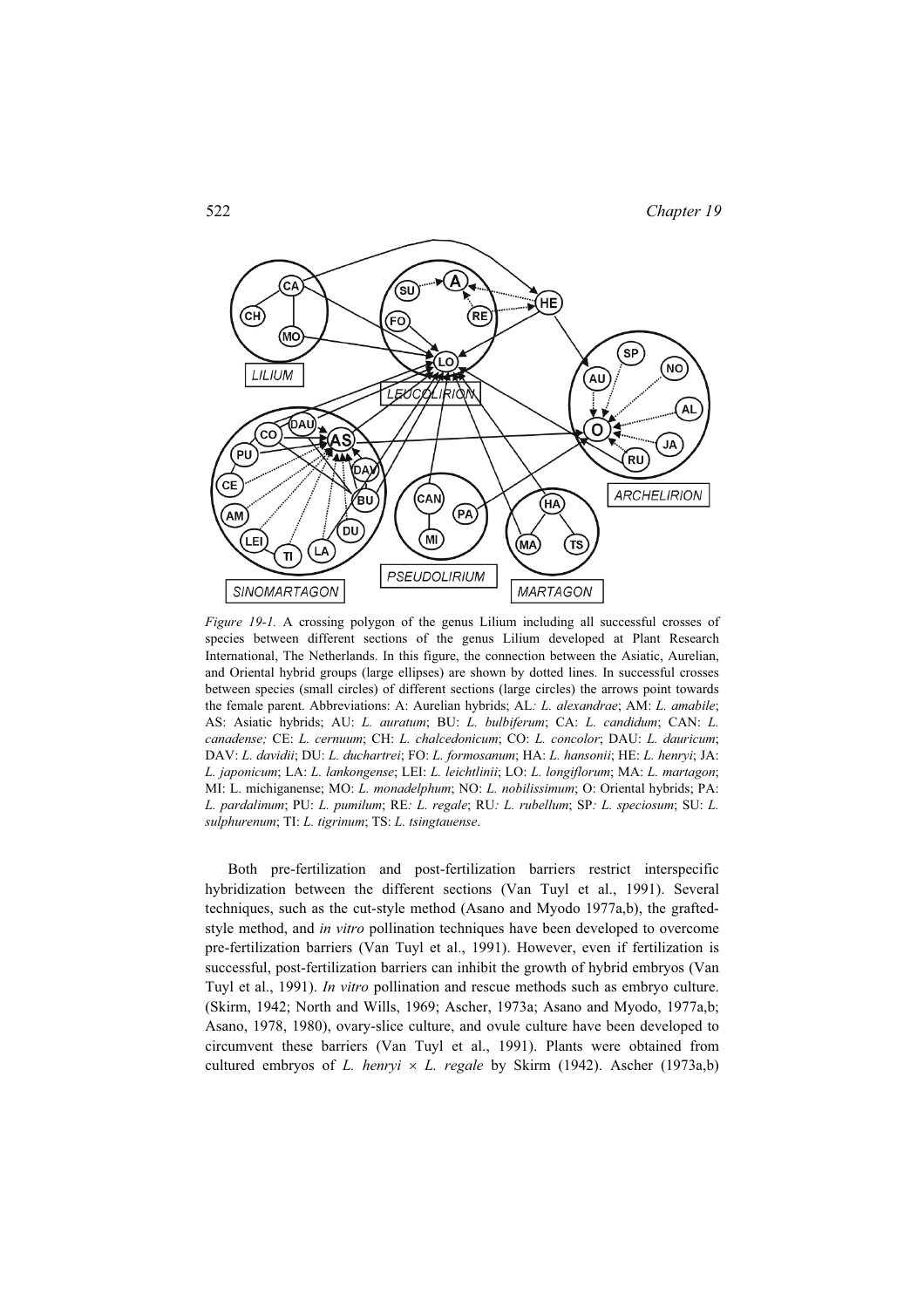succeeded in obtaining plants of *L*. 'Damson'  $\times$  *L. longiflorum*. Asano and Myodo (1977b) reported the culture of immature hybrid embryos between *L. longiflorum* × *L*. 'Sugehime' and *L*. 'Shikayama' × *L. henryi*. Asano (1980) produced many interspecific hybrids between *L. longiflorum*  $\times$  *L. dauricum*, *L. longiflorum*  $\times$  *L. amabile, L. longiflorum* × *L. pumilum, L. longiflorum* × *L. candidum, L. auratum* × *L. henryi, L.* 'Sasatame'  $\times$  *L. henryi, L.* 'Royal Gold'  $\times$  *L. speciosum* and *L. regale*  $\times$ *L. leichtlinii maximowiczii*.

Later, Van Tuyl and coworkers (1991 and 2002) succeeded in making numerous new intersectional hybrids between many sections of the genus *Lilium* by the use of various pollination and embryo rescue methods. Examples include *L. longiflorum* (Leucolirion section)  $\times$  *L. monadelphum* (Lilium section), *L. longiflorum*  $\times$  *L. lankongense* (Sinomartagon section), *L. longiflorum* × *L. martagon* (Martagon section), *L. longiflorum*  $\times$  *L. candidum* (Lilium section), *L. henryi* (Leucolirion section)  $\times$  *L. candidum, L. longiflorum*  $\times$  *L. rubellum* (Archelirion section), *L. longiflorum*  $\times$  Oriental hybrid, Oriental  $\times$  Asiatic hybrid, *L. longiflorum*  $\times$  *L. canadense* (Pseudolirium section) and Oriental hybrid  $\times$  *L. pardalinum* (Pseudolirium section). The crossing polygon (Figure 19-1) shows the crossing compatibility within and between the sections achieved by our research group so far (Van Tuyl et al., 2002).

### **2.3 Overcoming Pre-Fertilization Barriers**

### **2.3.1 Cut Style Method (CSM)**

CSM is the most commonly used technique to overcome pre-fertilization barriers that exist mainly on the stigma and in the style. The inhibiting chemicals are eliminated by cutting off most of style on the day of flowering and subsequently pollinated by placing pollen paste consisting of mixed pollen and stigmatic exudate on top of the cut surface. In this case, the number of germinating pollen can be reduced; however, the numbers of germinating pollen, which penetrate into ovary, is increased. Recent studies have been carried out by comparing of normal and CSM pollination for the production of  $F_1$  and  $BC_1$  interspecific hybrids. The results indicate that CSM is superior for the generating  $F_1$  hybrids and normal pollination method is superior for generating BC populations. This finding can be explained by the crossing barriers between species. Once the genome composition is heterozygous, such as in case of  $F_1$  interspecific hybrids, backcrossing by normal pollination method showed normal pollen germination and pollen tube growth through the style.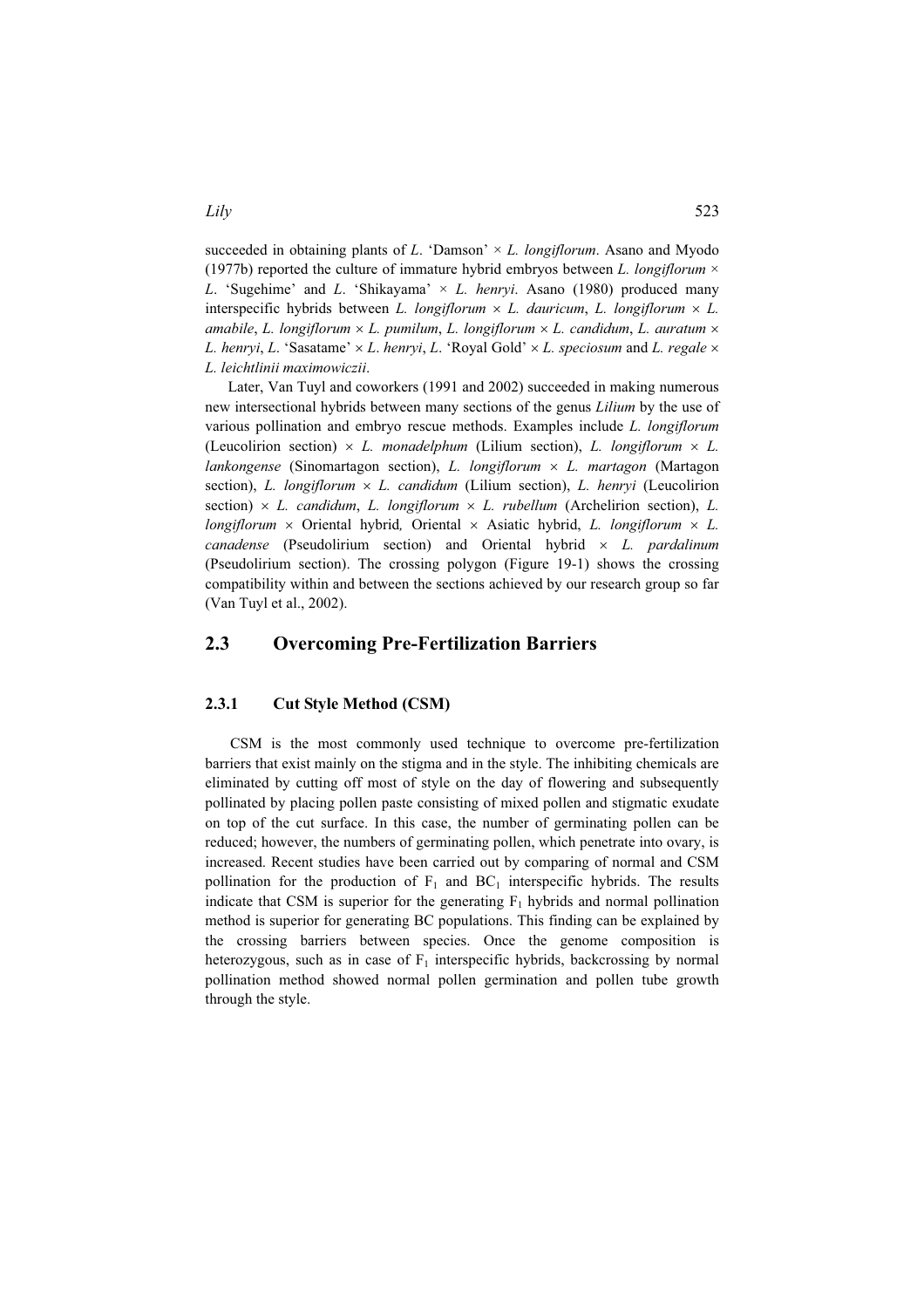#### **2.3.2 Grafted Style Method (GSM)**

The GSM was developed because the CSM normally produced only a few embryos per pod. When using the CSM, pollen tubes remain short and most of them do not penetrate the micropyle. GSM should be used in combination with *in vitro* pollination (Van Tuyl et al., 1991). This method is carried out as follows: desirable pollen from the donor plant is pollinated onto compatible stigma in vitro for 1 to 2 days and then the style is cut above 1-2 mm above the ovary. Subsequently, the cut style is joined to the short cut style with ovary of recipient. This graft should be kept for two days, until the pollen bundle enters the ovary of the recipient completely. After five days, the ovary is cultured following the ovary-slice method. This technique is a highly delegated method and labour intensive and only for combinations, which have been unsuccessful with other techniques.

### **2.4 OverComing Post-Fertilization Barriers**

### **2.4.1 Ovary-Slice Culture**

Ovary-slice culture was applied by Kanoh et al. (1988) and Van Tuyl et al. (1991) for the production of interspecific *Lilium* hybrids. Ovaries are harvested 7 to 10 days after pollination, sliced into 2 mm thick disks, and placed on a medium containing 10% sucrose. Within 30 days, ovules or embryos can be separated from the ovary-slice and cultured individually until germination.

# **2.4.2 Ovule Culture**

The ovule culture method must be applied during the course of embryo growth and before the embryo is degenerated. The time for ovule culture is dependent on the cross combination and ranges from 30 to 45 days after pollination. Because the embryo rescue method is labour consuming, ovule culture method can be used when large numbers of hybridized ovules have to be carried out within a short period. A drawback, however, is that the germination efficiency of ovule culture method is lower than embryo culture (Figure 19-2a, b).

#### **2.4.3 Embryo Culture**

North and Wills (1969) have reported the successful culture of embryos from seeds without an endosperm and originating from interspecific crosses involving *L. lankongense*. Embryo culture can be applied successfully in crosses in which the degeneration of embryo progresses slowly (Figure 19-2c). This normally occurs with crosses between relatively closely-related species. In most cases, embryos can be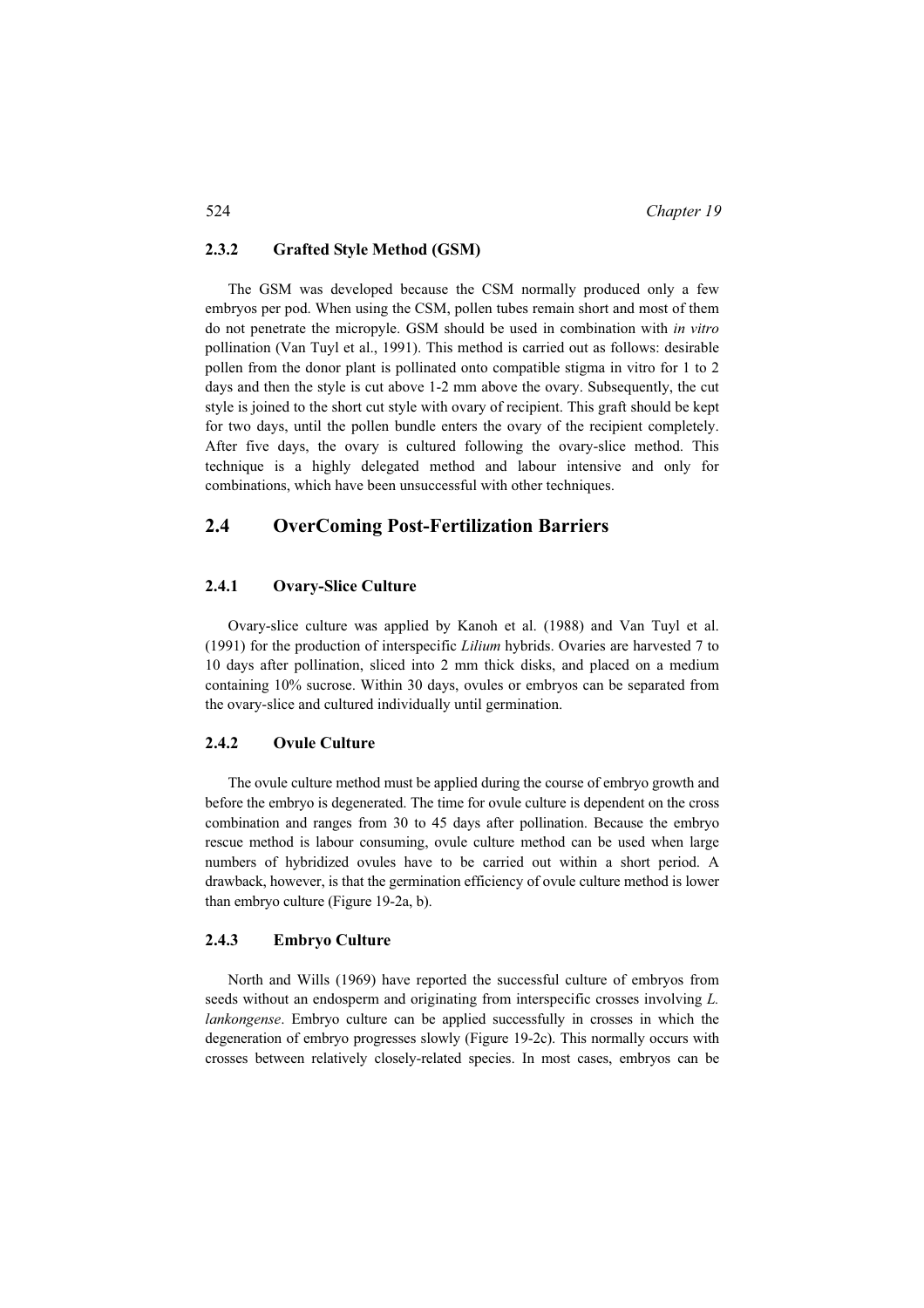rescued when the globular stage is reached. This technique is very reliable and embryos grow fast without any abnormal development (Figure 19-2d). The best time for embryo rescue method is about 40 to 60 days after pollination.

### **2.5 General Methodology to Overcome F<sub>1</sub> Sterility**

A primary impasse to achieving introgression by backcrossing is sterility of interspecific hybrids. This can be due to several reasons, e.g. as chromosome aberrations, genetic incongruity (genic sterility), or other unknown factors (Asano 1982). Meiotic division of the wide interspecific hybrids is often disturbed due to factors such as unbalanced chromosome assortment, chromosome bridges, chromosome lagging during anaphase I and II, time discrepancy between chromosome movement, and cytokinesis (Asano, 1982). Any pollen generated through these disturbances is lethal. Although the chromosomes of two distantly related genomes have high levels of chromosome association, the pollen will be predominantly sterile or unbalanced due to the random distribution of homoeologous chromosomes during meiotic division (Asano, 1982; Hermsen, 1984; Ramanna, personal communication). Unreduced gamete formation is an exception in this type of material and circumvents these balance disturbances. This phenomenon was demonstrated by 83.6% of restituted pollen in the hybrid of *L. auratum* (Archelirion section)  $\times$  *L. henryi*, and 52 % in *L. longiflorum* (Leucolirion section)  $\times$  *L. leichtlinii* (Sinomartagon section) (Asano, 1982), *L*. 'Connecticut Yankee' (Sinomartagon section)  $\times$  *L. longiflorum* (Leucolirion section) and *L. aurelianense* (Leucolirion section)  $\times$  *L. longiflorum* (Ascher 1973a,b and 1977). When in natural conditions fertile pollen formation by abnormal meiosis is rare in intersectional hybrids. However, researchers are developing artificial methods using temperature fluctuations and chemical treatments at the optimum stage of flower bud development.

## **2.6 Importance of Introgression Breeding**

Introgression is one of the main goals in interspecific hybridization in order to introduce a restricted number of traits from the donor species to the recipient. For example, in the Oriental hybrid group (Archelirion section) no orange flower colour is present. In addition they are susceptible to *Fusarium*, but resistant to *Botrytis*. The Asiatic hybrids (Sinomartagon section), however, are available in a range of colour, but are generally susceptible to *Botrytis* and resistant to *Fusarium*. Thus, to combine these traits is clear that interspecific hybridization must be used, especially when compared to alternative methods such as genetic transformation or mutation breeding.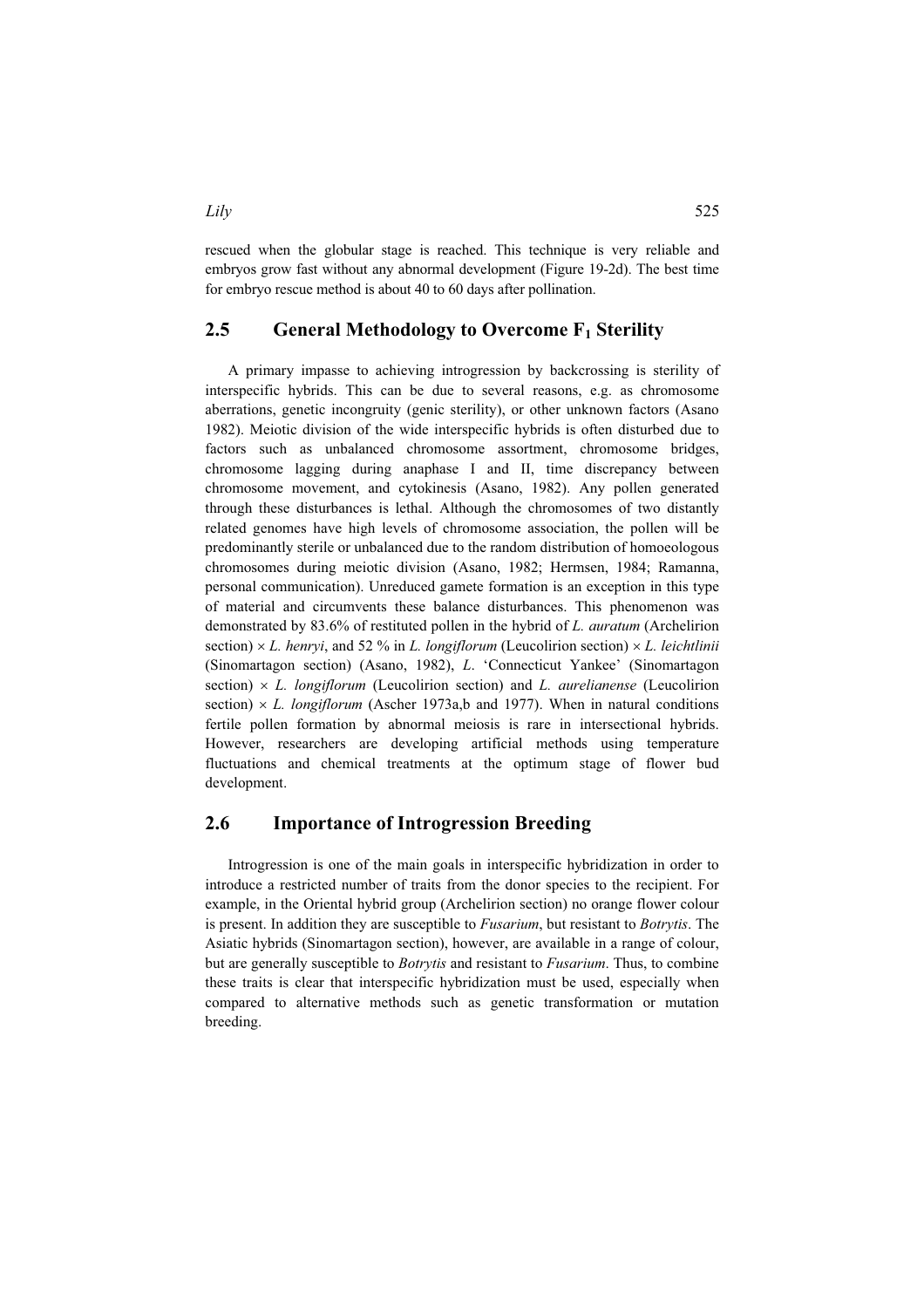# **2.7 Polyploidization**

### **2.7.1 Mitotic Polyploidization**

As indicated most interspecific hybrids between distantly related *Lilium* species are highly sterile. Therefore, even after successful interspecific hybridization between diploid species  $(2n=2x=24)$ , the sterility of interspecific hybrids imposes a significant restriction to introgression breeding. Polyploidization can solve this problem, which can be distinguished into mitotic and meiotic polyploidization. The former is obtained through artificial chromosome doubling by treatment of vegetative tissue with spindle inhibitors such as colchicine (Blakeslee and Avery 1937; Emsweller and Brierley (1941) or oryzalin (Van Tuyl et al., 1992). In many cases, however, there are serious problems for the homoeologous recombination between parental species in allotetraploid of  $F_1$  interspecific hybrid (Lim et al., 2001b). Due to preferential pairing between homologous chromosomes at metaphase I of the meiosis, homoeologous chromosomes have absolute or almost no pairing and therefore homoeologous recombination is reduced dramatically. In most cases allotriploid progenies are formed between diploid and allotetraploid, and finally triploid plants might not be fertile. This is not relevant for further crossing. Tetraploidization can contribute some advantages to make triploid progeny. They are more vigorous, healthier, and have larger organs than diploids. But in most cases triploid cultivars are not fertile, which commercial breeders prefer to avoid further crossings by competitors. From a theoretical point of view, combining three genomes (Longiflorum, Asiatic, Oriental) have an increased opportunity to bring diverse characters into one plant.

#### **2.7.2 Meiotic Polyploidization**

An alternative and preferred method to use interspecific hybrids involves the use of 2n-gametes that occur occasionally in interspecific hybrids of lilies (Van Tuyl et al., 1989). The plants derived from crosses with 2n-gametes are in their parental characteristics genetically more homozygous (SDR effect), or more heterozygous with some degree of heterozygosity depending on recombinations (FDR effect) (Hermsen, 1984). An important feature of 2n-gametes is that, depending on the mode of origin, a certain level of intergenomic recombination can occur during the meiosis I division. Fertile n- and 2n-gametes have been produced in interspecific lily hybrids (*L.* 'Enchantment'  $\times$  *L. pumilum*) within the Sinomartagon section (Van Tuyl et al., 1989). In fact, fertile n-gametes with homoeologous recombination are ideal for introgression breeding without increasing the ploidy level of the succeeding generation. However, in most cases, unreduced (2n) gametes are predominantly produced.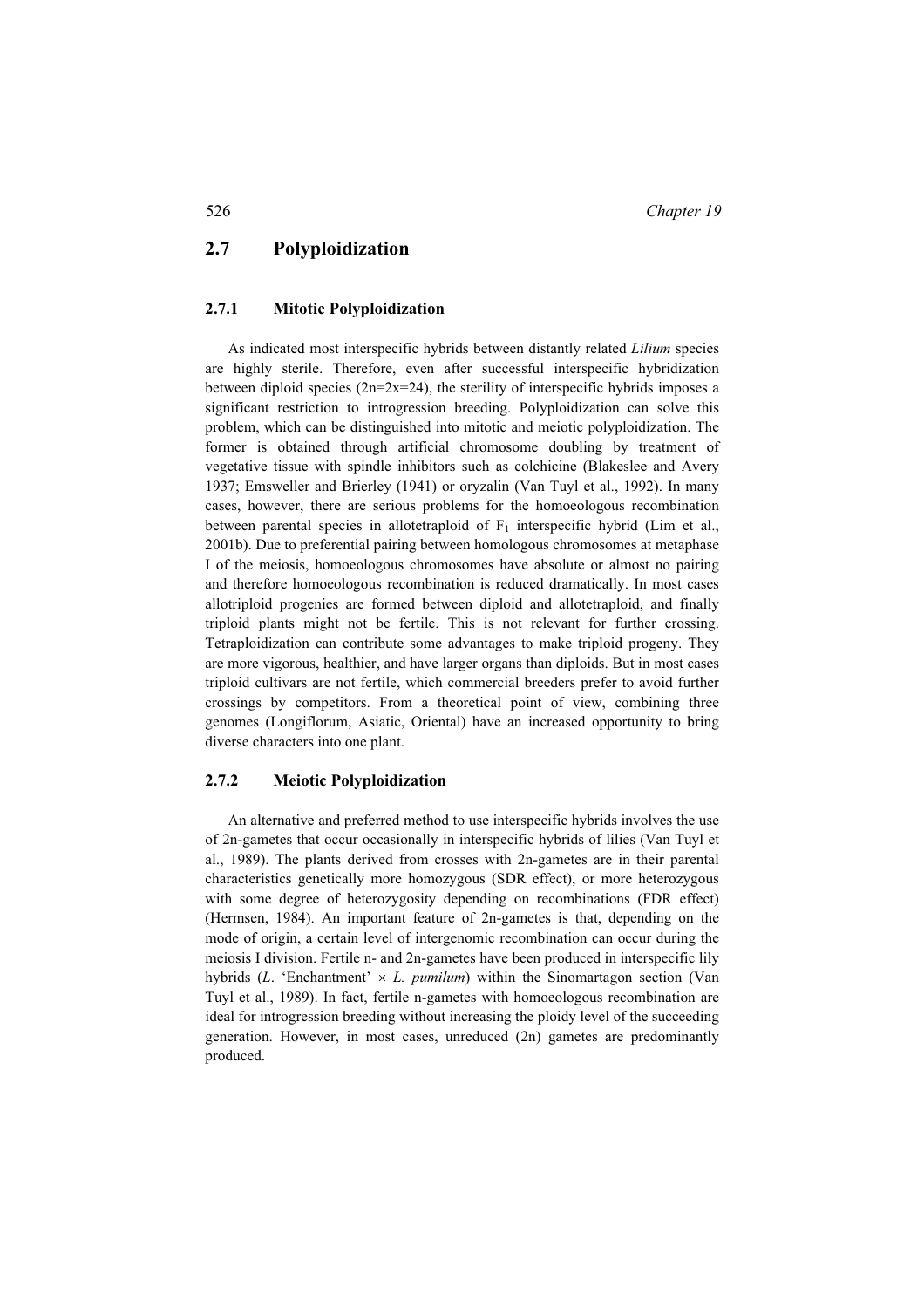# *Lily*

 $BC<sub>1</sub>$  plants derived from 2n-gamete producing  $F<sub>1</sub>$  intersectional hybrids showed a range of fertility and are used for  $BC_2$  progeny. By GISH analysis,  $BC_2$  progeny possess relatively large amounts of donor species chromosome segments together with a number of whole chromosomes. This can be used for the introgression breeding of desirable genes into cultivar (Lim et al., 2001a).

# **2.8 Chromosome Analysis by Genomic** *in situ* **Hybridization (GISH) Technique**

Genomic *in situ* hybridization (GISH) can distinguish the parental genomes of interspecific hybrids. This technique, which utilizes total genomic DNA from one of the parental species as a probe and from the other counterpart species as a block, provides a new technique for effective parental genome analysis in both sexual and somatic hybrids. This technique also detects translocations involving chromosomes from different genomes is useful to monitor chromosome behavior during meiosis. Therefore, the level of introgression in back-crossed progenies between different species can be measured by GISH analysis. Due to its large chromosome size, lily has advantages in the analysis of the number of parental chromosome composition and homoeologous recombination breakpoints. This is beneficial to determine whether or not recombination has taken place between parental chromosomes. Lim et al. (2000, 2001a,b) have utilized this procedure in their studies.

# **3. BREEDING**

### **3.1 Important Traits for Commercial Breeding**

#### **3.1.1 Flower Colour**

In lily breeding flower colour is one of the most important characters in combination with flower shape and size. In order to produce a desirable colour in the next generations or understanding of the inheritance of flower colour is needed. The genetics of flower colour has been determined differently in the hybrid groups. In the Asiatic hybrids, orange flowers are the dominant wild type, while yellow is determined by a single-recessive gene. Another gene determines the absence of carotenoid flower colours resulting in white or pink flowers. In Orientals, dark pink is dominant over white. In this group, the carotenoid colours have a minor role (Banba, 1975).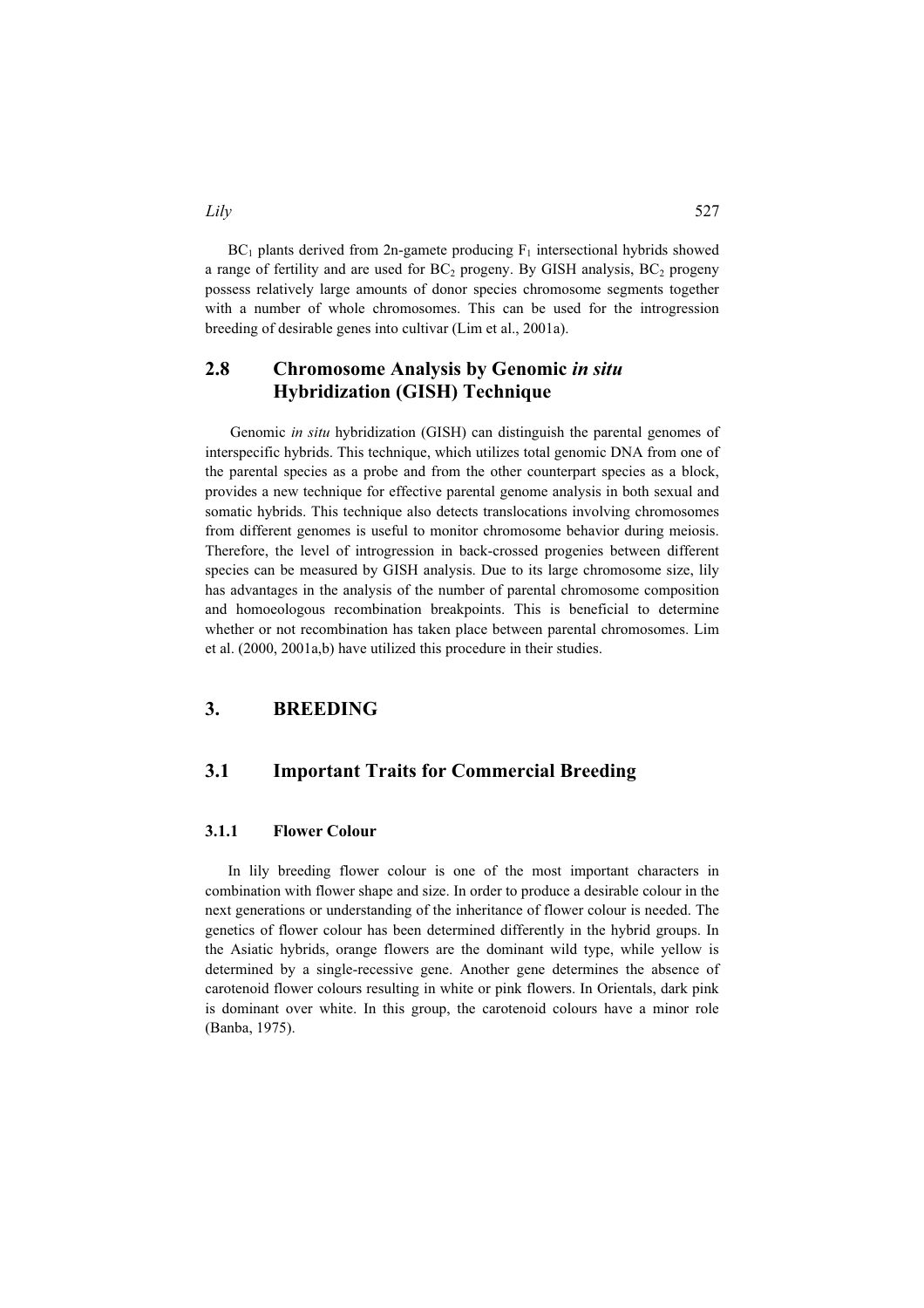

*Figure 19-2.* a. Normal embryo at 50 to 60 days after pollination, b. a hybrid plant with roots and bulb, c. abnormal embryo growth from an interspecific hybrid, d. a germinated seedling showing ambiguous shoot and root formation, e. super lily (OLO) with a 27cm diameter flowers, f and g. ALA triploid derived from meiotic polyploidization possessing many homoeologous recombinations (arrows). Arrow-heads indicate nucleolar organizer regions (NORs), h. An interspecific triploid hybrid between Asiatic and Oriental (AOA) derived from mitotic polyploidization of an OA hybrid. i. Chromosome painting showing chromosome composition -Asiatic (red) and Orientals (yellow).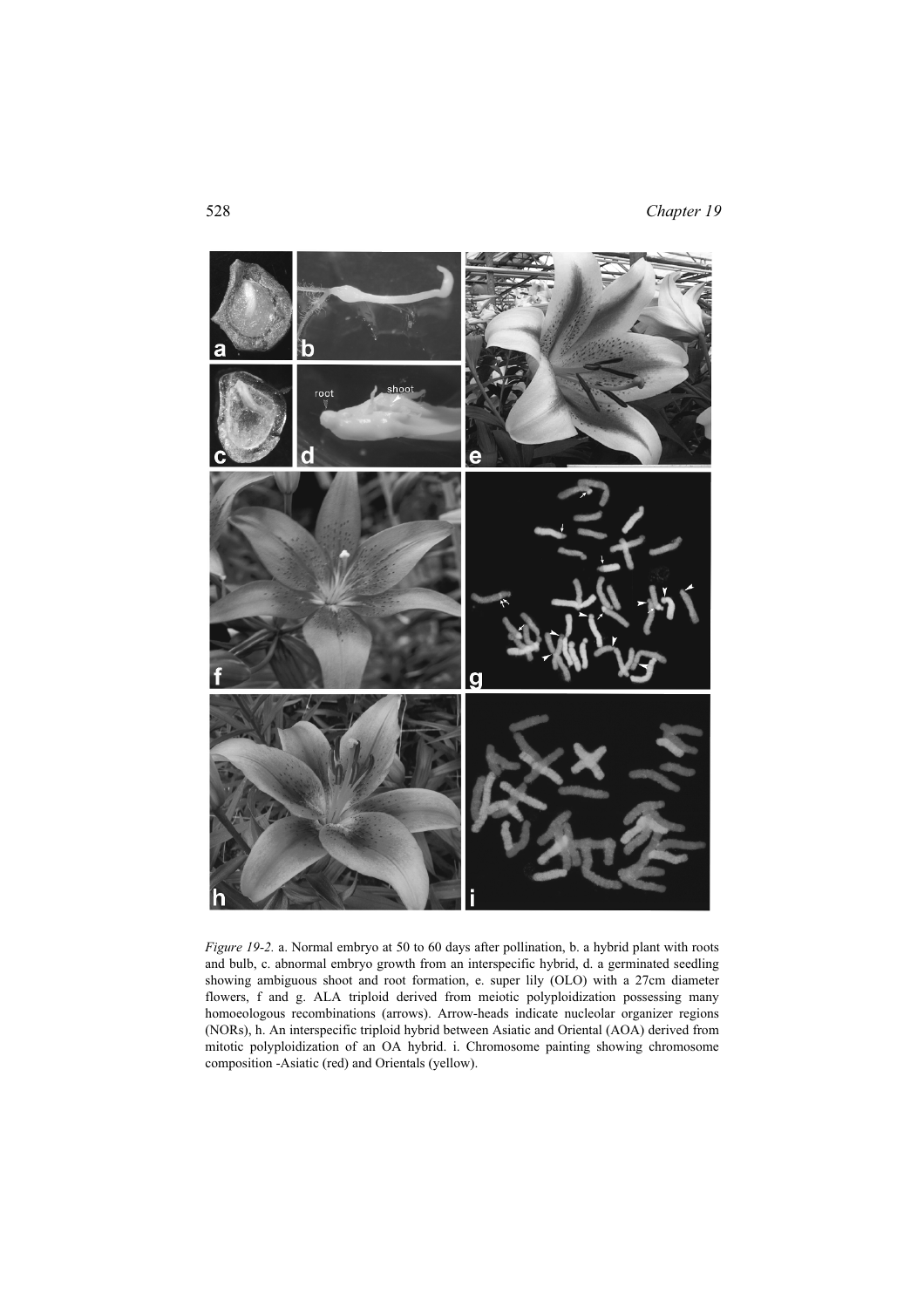#### **3.1.2 Disease Resistance**

*Fusarium oxysporum* var *lilii*, *Botrytis* and viruses are the most severe pathogens for lilies. Research has been performed at Plant Research International for the evaluation of disease resistance for *Fusarium* and *Botrytis* and useful screening techniques has been developed (Straathof and Van Tuyl, 1992, 1994). A high degree of *Fusarium* resistance was found in some Asiatic cultivars and in some species e.g. *L. dauricum.* In contrast, all Oriental hybrids were relatively susceptible. On the other, hand Oriental hybrids were highly resistant to *Botrytis*, while many Asiatic hybrids and some species e.g., *L. pumilum*, *L cernuum* were very susceptible (Van Tuyl and Lim, unpublished results). Resistance to Lily Mottle Virus (Tulip Breaking Virus) was found in some Asiatic cultivars and it segregates as a single gene (Van Heusden et al., 2002).

#### **3.1.3 Flower form, Shape, and Forcing Ability**

Due to a wide range of flower shapes, size, colour and morphological characteristics in combination with strong growth habits and relative high levels of resistance to diseases, the sections Leucolirion, Sinomartagon, and Archelirion sections are the most important groups economically. Interspecific hybrids within the sections, especially Asiatic hybrids, have been bred since the early 1800's (Shimizu, 1987). The distinctive characters of three important hybrids groups for cut flowers are:

1) The Longiflorum hybrids (**L**-genome) group in the Leucolirion section have trumpet-shaped, pure white flowers, a distinctive fragrance, year-round forcing capabilities, and mostly outward-facing flowers;

2) The Asiatic hybrids (**A**-genome) group in the Sinomartagon section possess a range of flower colours (orange, yellow, white, pink, red, purple and salmon), mostly upright-facing flowers, and are early (*L*. *pumilum*, *L. cernuum*) to late (*L. callosum*) flowering types;

3) The Oriental hybrids (**O**-genome) group in the Archelirion section have large, pink or white flowers, a strong fragrance, sturdy stems, wide dark-green leaf shapes, and early (*L. rubellum*) to late flowering (*L. nobilissimum*) habits.

The commercial Asiatic hybrids originated from interspecific crosses between species of the Sinomartagon section, Oriental hybrids were derived from crosses in the Archelirion section, and *Longiflorum* hybrids obtained from *L. longiflorum* Thunb. or crosses of *L. longiflorum* and *L. formosanum* Wallace.

As many as 12 species of the Sinomartagon section are involved in the currently available cultivars of Asiatic hybrids: *L. amabile* Palibin (Korean lily; orange or yellow coloured), *L. bulbiferum* Linn. (Orange, upright-facing), *L. cernuum* (early flowering, white or pink colour), *L. concolor* Salisb. (small flower, early and upright-facing), *L. dauricum* Ker-Gawler (early flowering, upright-facing, hairy, and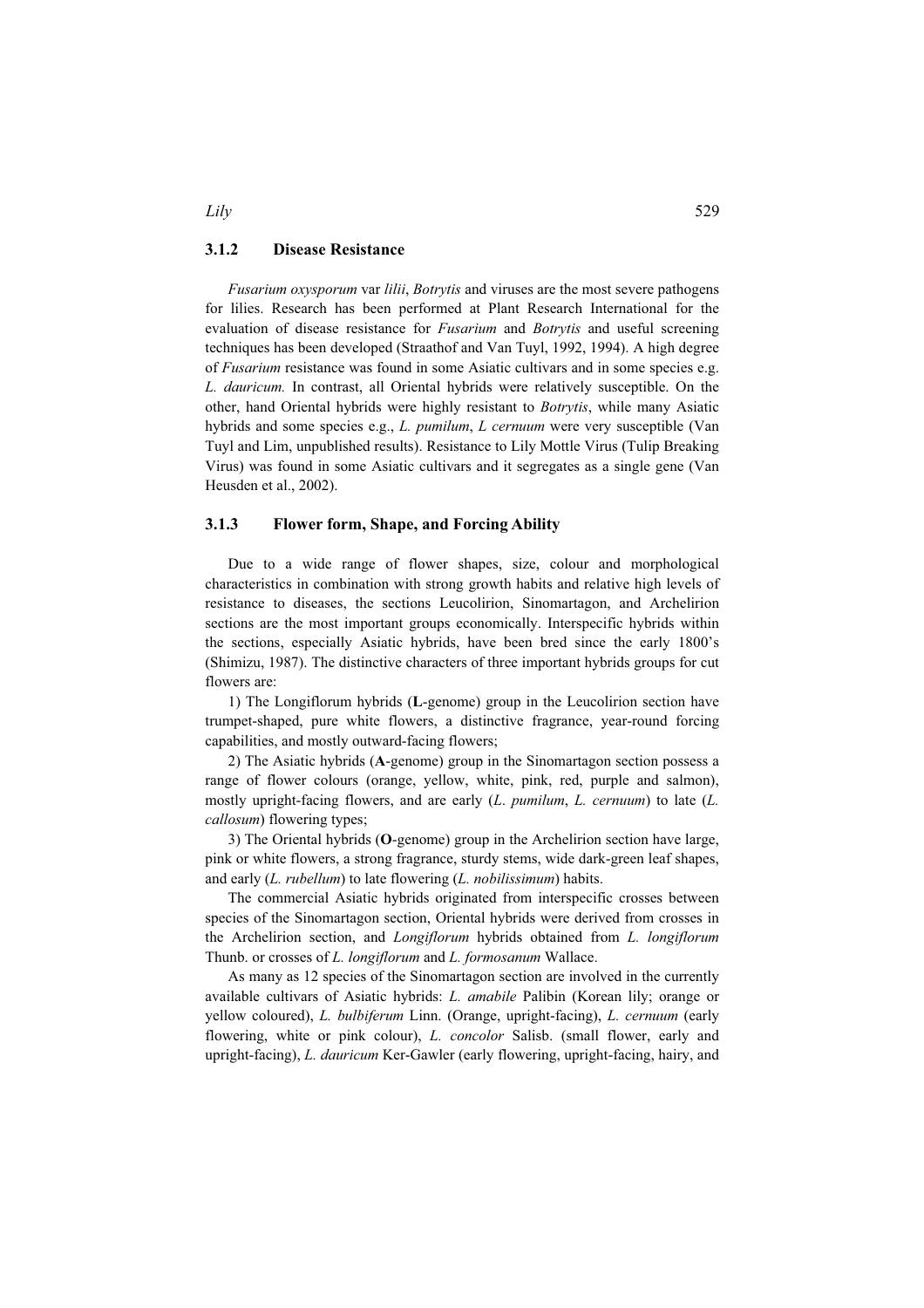*Fusarium* resistant), *L. davidii* Elwes (orange with black spots), *L. lancifolium* Thunb. (strong stem, vigorous, hairy and bulbil forming), *L. lankongense* Franchet (pink with fire spots), *L. leichtlinii* Hook. (citron-yellow or orange with hairy buds), *L. maculatum* Thunb. (upright-facing) and *L. pumilum* (orange or yellow flower colours and dwarf) (Woodcock and Stearn, 1950).

At least five species of the Archelirion section - *L. alexandrae* Wallace*, L. auratum* Lindley*, L. nobilissimum*, *L. rubellum* and *L. speciosum* Thunb. - have been intercrossed (Beattie and White, 1993). These hybrids are referred to as Oriental hybrids. *L*. *japonicum* Thunb. was also used as parent for the Oriental hybrids (McRae 1998).

## **3.2 Commercial Breeding**

Commercial breeding of lilies nowadays focus on the one hand on the development of new (interspecific) hybrids like LA, LO, OT, OA etc. for which embryo rescue techniques are needed and can be called "In vitro breeding" (see Section 2.2). On the other hand improvement of the Oriental, Asiatic and longiflorum-hybrid groups are made using classical techniques. This means normal hand pollinations are performed, seeds are sown and in the second (in case of longiflorum) or third (in case of Asiatic) or in the fourth year (in case of Orientals) after crossing seedlings can be selected. The size of these programmes vary from a few thousand to sometimes a half million seedlings per year. Selection for forcing quality is done under greenhouse forcing conditions. In the further processes of selection and propagation (using scaling or in vitro propagation), growth characteristics and disease resistances will be evaluated. Before deciding large-scale propagation, selections will be tested year-round and at different locations (preferably in different countries). The last 5-10 years of the around 100 lily cultivars which are commercialised with breeder's right (see 3.4) about half originates from interspecific crosses (in vitro breeding) and about half from classical breeding. It is obvious that the technique of *in vitro* breeding is mostly done on a smaller scale, but also that in advanced generations with improved fertility normal sowing procedures is or will be applied. The most important breeders on this moment are Vletter & Den Haan, Marklily, Worldflower, Royal van Zanten, Bischoff Tulleken, De Jong Lilies and Sande (Peterse, 2000). In the VS, Australia, New-Sealand, Germany and some other countries small companies and hobby breeders focus on lilies for the garden market. Depending on the climate these garden lilies originate from a wide range of species and species hybrids. The production is relative small. These cultivars are only registered without application for breeders'rights. A last effort of lily breeding is the seed propagated *L x formolongi* group. In Japan and Korea this type of lilies are grown on a relative small scale. For this purpose upfacing longiflorum hybrids (Raizan, Augusta) are developed by Daichii (Japan).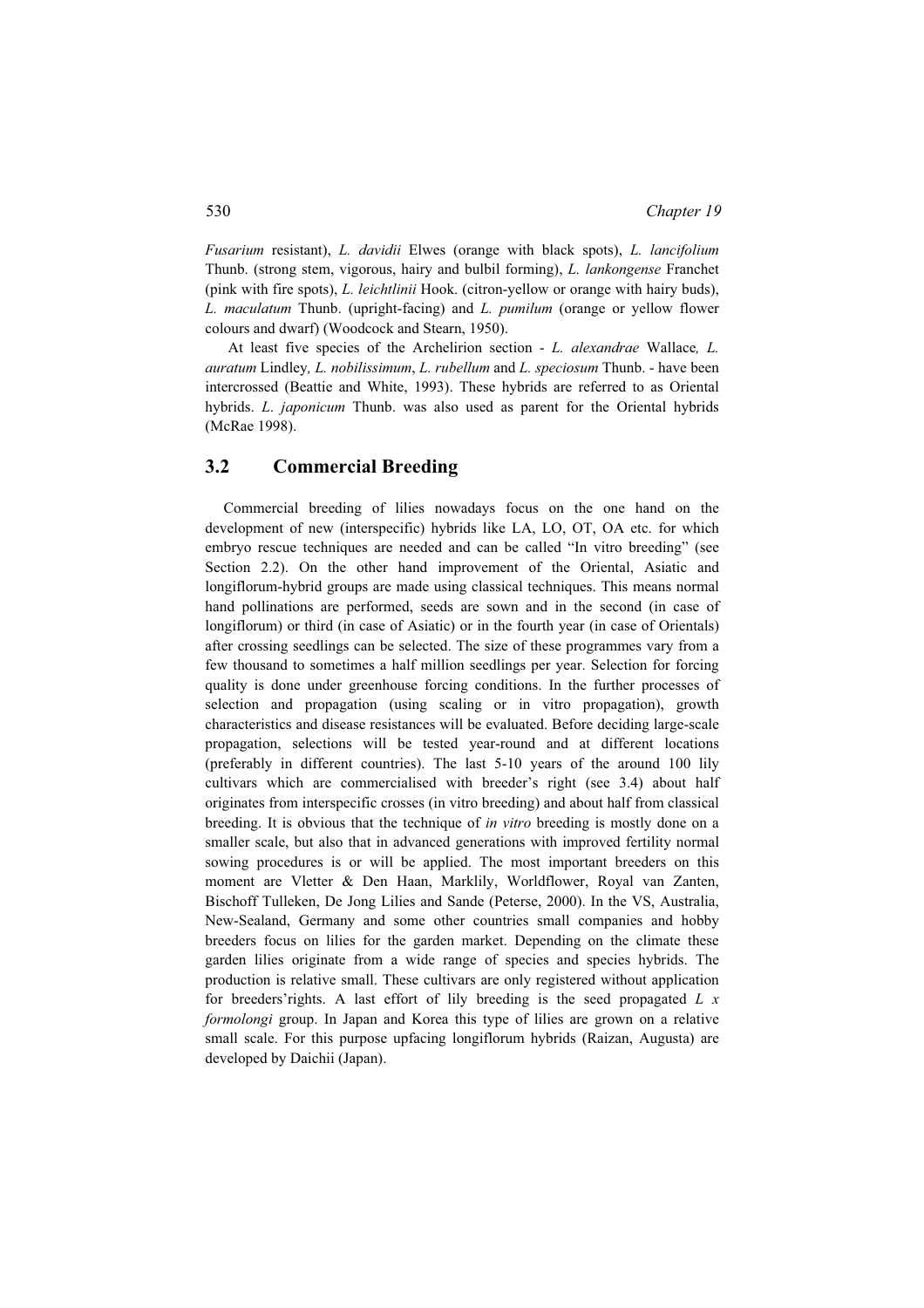## **3.3 Molecular Breeding**

Molecular markers linked to resistance traits, especially polygenic complex traits which are difficult to determine, can reduce the breeding and selection processes indirectly, by the so-called, marker assisted selection (MAS). Molecular markers have been used in lily for tracing parentages (Kazuhisa et al.*,* 1998), identifying diversity (Wen and Hsiao, 2001) and for finding linked RAPD-markers to *Fusarium oxysporum* resistance in Asiatic hybrids (Straathof et al.*,* 1996; Jansen, 1996). Straathof et al. (1996) studied the inheritance of *Fusarium* resistance resulting in at least 3 QTL's, which was a difficult trait to repeat during different years. Van Heusden et al. (2002) could repeat these results using AFLP-markers. TBV resistance was clearly a monogenic trait and could reliably to be mapped on linkage group 9. The closest linked marker, however, was still at a distance of about 10 cM. Despite the difficulty screening for *Fusarium* resistance, four significant QTLs were detected. For additional studies of the four QTLs and their individual contributions to the resistance, it will be necessary to convert the linked AFLPmarkers to more robust PCR markers (Van Heusden et al., 2002).

Genetic transformation could be a powerful technique for the insertion of genes that do not exist in lily. Both *Agrobacterium* and microprojectile mediated transformation in lily have been accomplished by several researchers (Bino et al., 1992; Van der Leede-Plegt et al., 1992; Watad et al., 1998). The GUS gene was successfully transmitted into next generation. For future applications, a marker-free system is required. Research at PRI is currently focused on developing marker-free technology.

### **3.4 Lily Registration**

Since 1960, at least 7000 cultivars have been cited in the RHS Lily register. There are two organisations that deal with lily cultivar registration either in the RHS lily register or in UPOV (Union for the Protection of New Varieties of Plants). Every year, over 100 new cultivars are registered in UPOV to obtain the breeder's right for commercialisation. In contrast about 200 cultivars are registered in RHS lily register in order to registrar the cultivar name, where the same cultivar name is not allowed. Therefore, RHS lily registration is based on non-profit activity, while breeder's right is primarily for the commercial basis. RHS lily registration does not require a fee, while UPOV registration requires qualification of the commercial value as a new cultivar for one year under standard forcing condition with control cultivars as a comparison. The breeder must provide enough bulbs (50 bulbs, 12- 14cm in circumference) for the trial and the judging committee records distinctive characters for the new cultivar, e.g. disease resistance, physiological characteristics, mutation, uniformity and other phenotypic characters. If the first round of evaluation is not satisfactory, the committee can retest the selection. Additional information can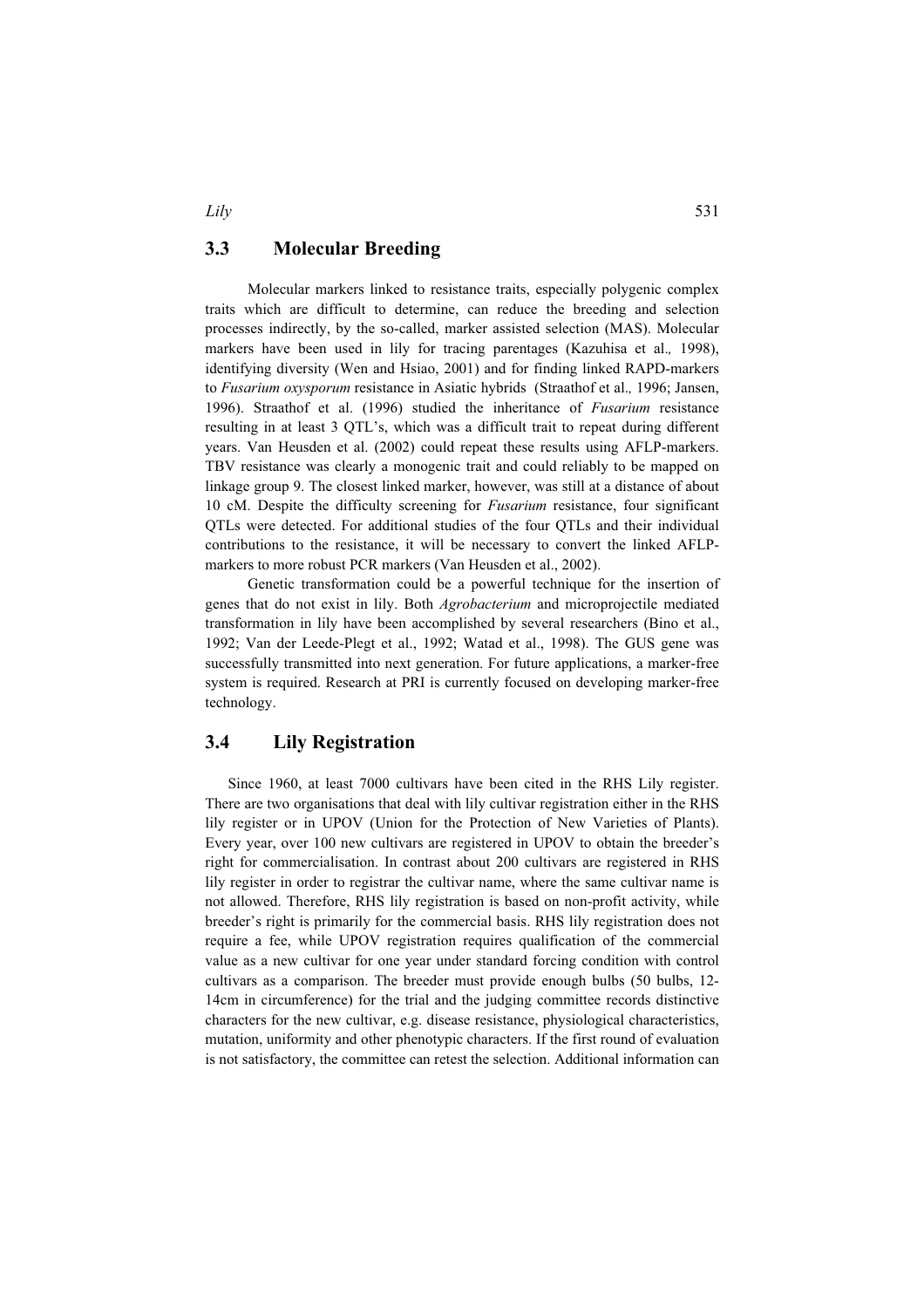be found at http://www.upov.int/eng/index.htm. Once registered in UPOV, the breeder's right is valid for 25 years, unless cancelled by the applicant.

# **3.5 History of the Pink Longiflorum 'Elegant Lady'**

One of the successful examples of interspecific hybridization is 'Elegant Lady' (triploid, **LLR),** it was derived from crossing *L. longiflorum* and a **LLRR** F1 interspecific hybrid. *L. longiflorum* possesses long, white, tubular shaped flowers with a pleasing fragrance, and *L. rubellum* has a very early flowering habit (ca. 35 days) and a pink flower with a pleasing fragrance. The **LR** hybrid has pink flower and early forcing habit. Since the LR  $F_1$  hybrid is sterile, it was necessary to make a tetraploid by mitotic polyploidization to recover fertile pollen. The amphidiploid (**LLRR**) was fertile and was crossed with *L. longiflorum* to make the hybrid 'Elegant lady' which possess a tubular shaped pink *longiflorum* flower. Genomic *in situ* hybridization (GISH) confirmed that the **LLR** triploid was composed of two sets of *L. longiflorum* chromosomes and one set of *L. rubellum* chromosomes without any homoeologous recombination between parental chromosomes (Lim et al, 2000). The characters were intermediate between *L. longiflorum* and *L. rubellum* (Table 19-2). This plant exhibits elegant tubular-pink flower with very early flowering and a pleasing fragrance. This hybrid was named 'Elegant lady' and was commercially released in 2000.

| Tuble 19-2. Characteristics of <i>E. Tonghtorum</i> and its 1   and DC   hybrids. |              |               |              |  |  |
|-----------------------------------------------------------------------------------|--------------|---------------|--------------|--|--|
| Genotype                                                                          | Plant height | Flower length | Forcing time |  |  |
|                                                                                   | (cm)         | (cm)          | (days)       |  |  |
| 'Gelria'                                                                          | 94.0         | 15.9          | 95.0         |  |  |
| 'Snow Queen'                                                                      | 116.3        | 18.2          | 96.7         |  |  |
| $LR(F_1)$                                                                         | 47.9         | 11.2          | 51.7         |  |  |
| LLR 'Elegant lady'                                                                | 79.4         | 15.9          | 75.2         |  |  |

*Table 19-2.* Characteristics of *L. longiflorum* and its F<sub>1</sub> and BC<sub>1</sub> hybrids.

# **3.6 History of ALA Hybrids Derived from Meiotic Polyploidization**

**LA** interspecific hybrids have been commercially available for a decade and currently about 30 cultivars are marketed. Most of them are triploids derived from backcrossing by mitotic or meiotic polyploidization. We analyzed one (**A**)**LA** hybrid 'Fangio' (2n=3x=36, triploid, **A** genome=24, **L** genome=12) and confirmed by GISH that there are many recombinant chromosomes between the **L** and **A** genomes (Figure 19-2f, g). Based on GISH analysis data, it was concluded that this hybrid was derived from spontaneous meiotic polyploidization (Lim & Van Tuyl, unpublished results).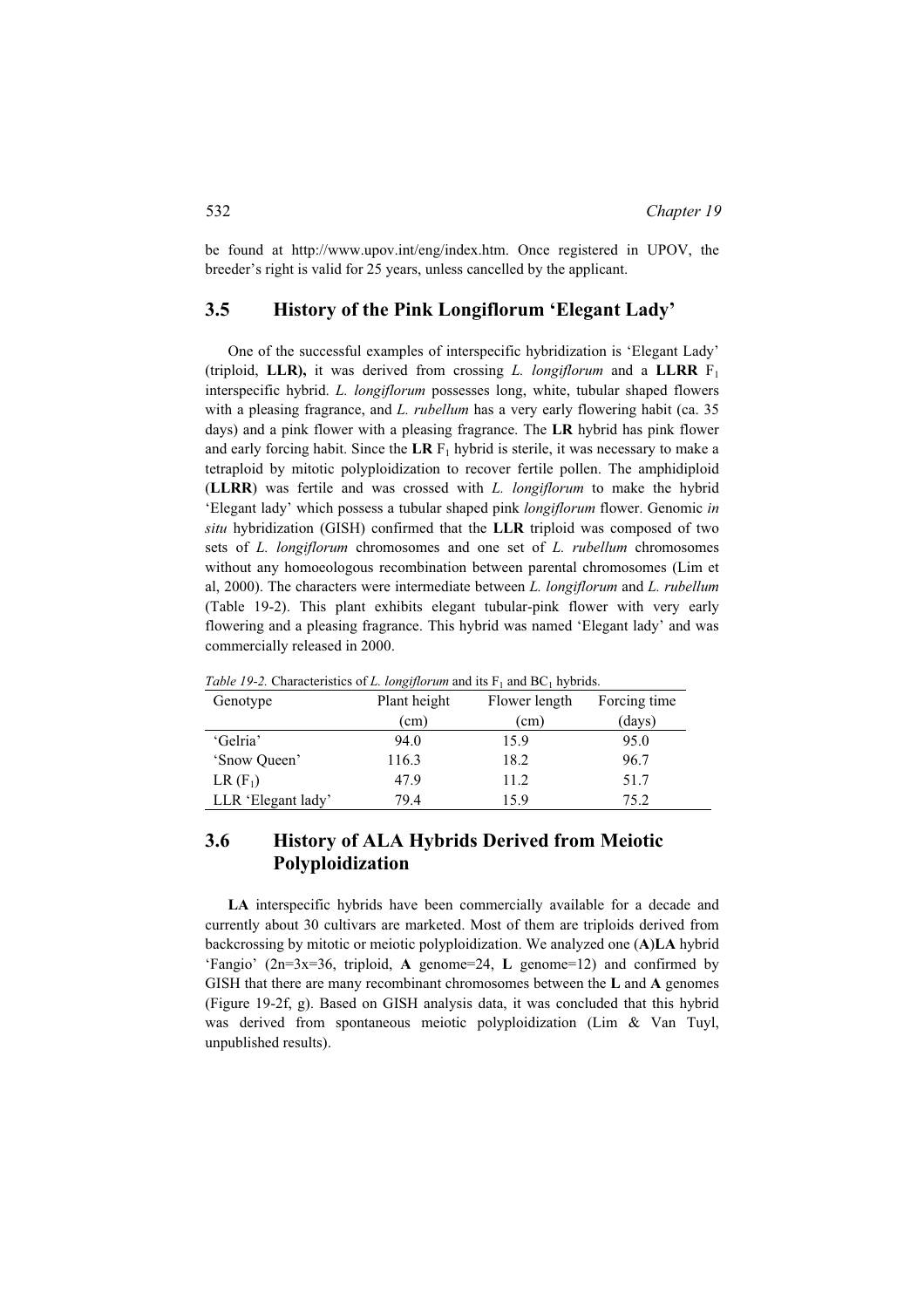## **3.7 Breeding Trends**

Since 1960 about 7.000 lily cultivars has been registered since 1960 (Leslie, 1982; Mynett, 1996). Active lily breeding work started in Japan between the 1920's and 1940's, in Australia and New Zealand during the 1950's and 1960's and in the United States in the 1960's to 1970's. In the past 25 years lily breeding has been predominantly carried out in the Netherlands. Due to the release of many tetraploid clones from Plant Research International (formerly IVT, CPRO-DLO) to Dutch commercial breeders, the number of polyploid cultivars has steadily increased during the last decade (Van Tuyl et al., 1991; Schmitzer, 1991). With Asiatic hybrids many of the diploid cultivars have been replaced by tri- and tetraploid hybrids, while the **LA**-hybrids are mostly triploids. In contrast, all commercial *L. longiflorum* and Oriental hybrids are still diploid.

Interspecific polyploid cultivars have been produced by the recent employment of new hybridization techniques (Figure 19-2e,f,g,h,i). Examples include, respectively, **LA**-, **LO**-, **OA**- and **OT**-hybrids derived from *L. longiflorum* (**L**) and Asiatic hybrids (**A**), *L. longiflorum* (**L**) and Oriental hybrids (**O**), Oriental hybrids (**O**) and Asiatic hybrids (**A**), and Oriental hybrids (**O**) and Trumpet hybrids (**T**; Leucolirion section).

A major goal of lily breeding is to combine the three distinctive groups, socalled, Longiflorum-, Asiatic- and Oriental-hybrids. For example, **LA**-hybrids have become popular in the market over the past 10 years because of their flower shape and size, upright-facing flowers, sturdy-long stems, early flowering habit and a pleasing fragrance which was not available in Asiatic hybrids. By expanding interspecific hybridization between **LO**-hybrids and **OT**-hybrids, new types of interspecific hybrids will appear in the market together with **OA**-hybrids. **OLA**hybrids derived from merging the three hybrid groups are also being developed as commercial cultivars.

#### **3.8 Future Prospects**

Looking to the future it is clear that after the increase of the Asiatic hybrids in the 1970's and 1980's, which was followed by the exotic and large flowered Oriental lilies, the time for more complex hybrids is here. The LA-hybrids, which have increased from 10 ha in 1995 to more than 590 ha in 2002, demonstrates this trend. The OT and OA hybrids are emerging. It will not take long before one group of hybrid lilies will be developed in which the different species and hybrid groups cannot be distinguished anymore. At the same time, breeding for resistance to virus, *Botrytis, Fusarium* will utilize improved systems like molecular assisted breeding and GISH-techniques.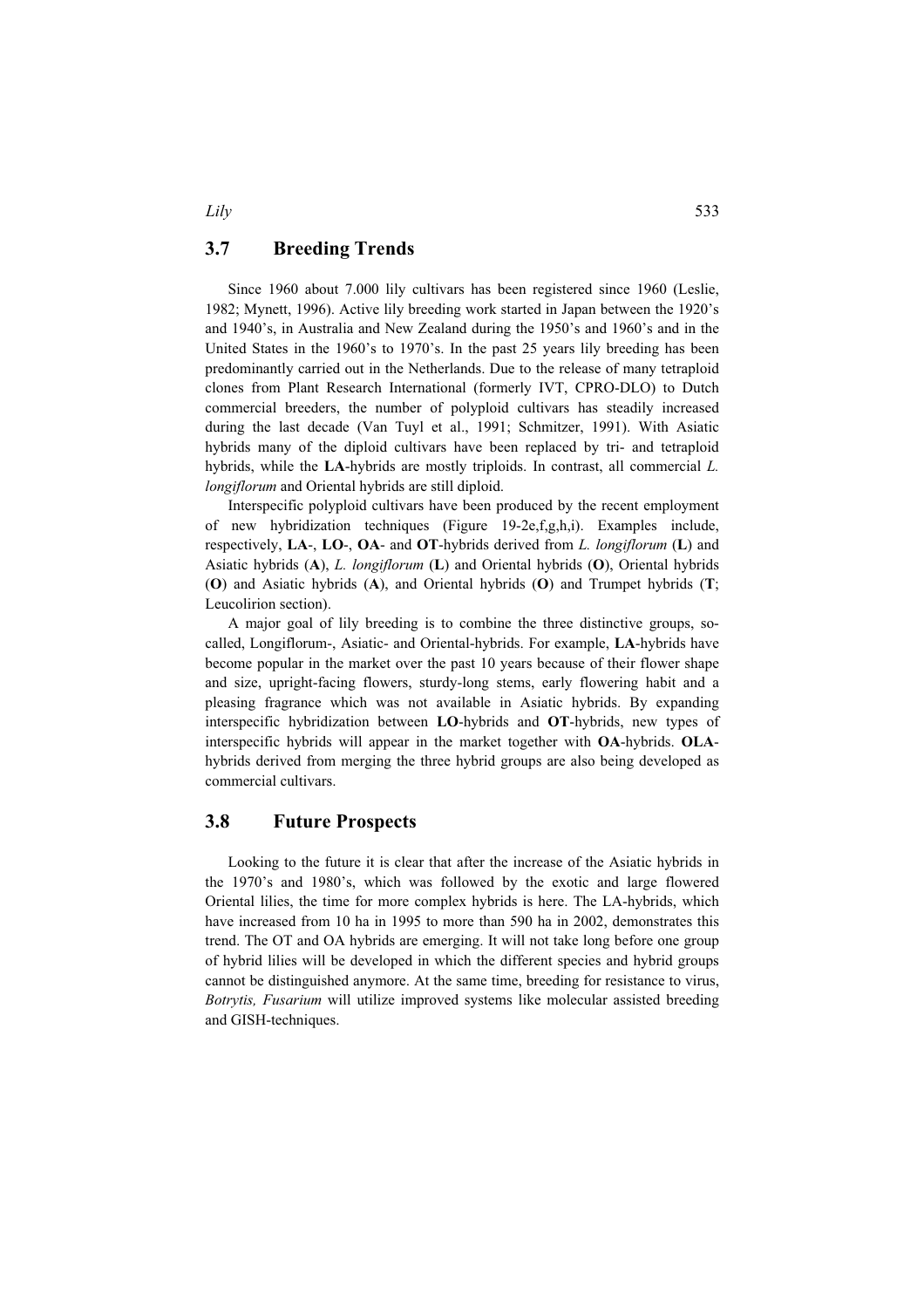#### **References**

Anonymous, (2002) Productschap Tuinbouw/BKD Beplante oppervlakten Bloembollen 2002, lelie, 11 pp.

Anonymous, (2002) VBN Statistiekboek 2001, 359 pp.

- Application of in vitro pollination techniques for breeding and genetic manipulation of Lilium. *Yearbook North Amer Lily Soc* **43,** 38-44.
- Asano, Y. (1978) Studies on crosses between distantly related species of Lilies. III. New hybrids obtained through embryo culture. *J Japan Soc Hort Sci* **47**, 401–414.
- Asano, Y. (1980) Studies on crosses between distantly related species of Lilies. V. Characteristics of newly obtained hybrids through embryo culture. *J Japan Soc Hort Sci* **49**, 241–250.
- Asano, Y. (1982) Chromosome association and pollen fertility in some interspecific hybrids of *Lilium. Euphytica* 31, 121-128.
- Asano, Y. and Myodo, H. (1977a) Studies on crosses between distantly related species of Lilies. I. For the intrastylar pollination technique. *J Japan Soc Hort Sci* **46**, 59–65.
- Asano, Y. and Myodo, H. (1977b) Studies on crosses between distantly related species of Lilies. II. The culture of immature hybrid embryos. *J Japan Soc Hort Sci* **46**, 267–273.
- Ascher, P.D. (1973a) Preliminary report of interspecific hybrids from the cross *L*. × 'Damson' u *L. longiflorum. Yearbook North Amer Lily Soc* **26,** 73–81.
- Ascher, P.D. (1973b) The effect of pre-pollination stylar flush on pollen tube growth in heattreated styles of *Lilium longiflorum* Thunb.. *Incompatibility Newsletter* 3: 4–6.
- Ascher, P.D. (1977) Localization of the self- and the interspecific-incompatibility reactions in style sections of *Lilium longiflorum*. *Plant Science Letters* **10**, 199–203.
- Banba, H. (1975) Pigments of lily flowers i.survey of anthocyanin. *Yearbook North Amer Lily Soc* **28,** 44-51.
- Beattie, D.J. and White, J.W. (1993) *Lilium*-hybrids and species. In: De Hertogh A, Le Nard M (eds.) The physiology of flower bulbs. Elsevier Sci Publ BV, Amsterdam, pp. 423– 454.
- Bennett, M.D., and Smith, J.B. (1976) Nuclear DNA amounts in Angiosperms. *Philosophical Transactions of the Royal Society of London* B **274**, 227–274.
- Bennett, M.D. and Smith, J.B. (1991) Nuclear DNA amounts in Angiosperms*. Philosophical Transactions of the Royal Society of London B* **334**, 309–345.
- Bino, R.J., Van Creij, M.G.M., Van der Leede-Plegt, L.M., Van Tunen, A.J. and Van Tuyl, J.M. (1992)
- Blakeslee, A.F. and Avery, A.G. (1937) Methods of inducing doubling of chromosomes in plants by treatment with colchicine. *J. Heredity* **28**, 393–411.
- Comber, H.F. (1947) A new classification of the *Lilium*. *Lily Yearbook, Royal Horti Soc,*  London 15, 86-105.
- De Jong, P.C. (1974) Some notes on the evolution of lilies. *Yearbook North Amer Lily Soc* **27,**  $23 - 28$ .
- Emsweller, S.L. and Brierley, P. (1941) Colchicine induced tetraploidy in *Lilium*. *Journ of Heredity* **31**, 223-230.
- Evans, A. (1921) The Palace of Minos at Knossos (I) pp. 603.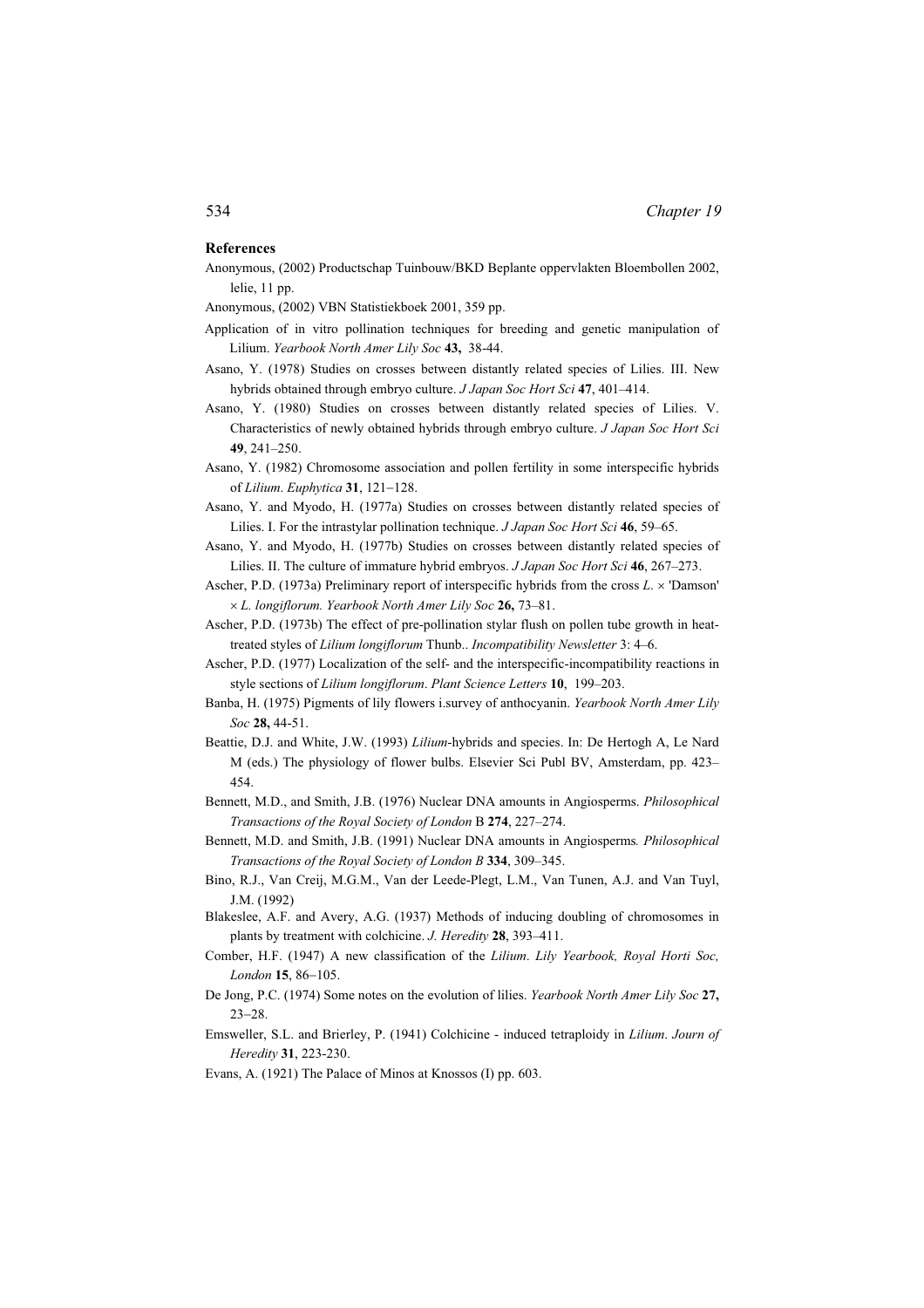- Evans, A. (1930) The Palace of Minos at Knossos (IV) pp. 131.
- Hermsen, J.G.T. (1984) The potential of meiotic polyploidization in breeding allogamous crops. *IOWA State Journ. Res*. **58**, (4) 435-448.
- Jansen, R.C. (1996) A General Monte Carlo method for mapping multiple quantitative trait loci *Genetics* **142**, 305-311.
- Kanoh, K., Hayashi, M., Seriwzawa, Y. and Konishi, T. (1988). Production of interspecific hybrids between *Lilium longiflorum* and *L. elegance* by ovary slice culture. *Japan. J. Breed*. **38**, 278-282.
- Kazuhisa, H.,Takashi, H. and Youji N. (1998). Tracing the parentages of some Oriental hybrid lily cultivars by PCR-RFLP analysis. *Journal of the Japanese Society for Horticultural Science* **67**, (3) 352-359.
- Leslie, A.C. (1982) *The international lily register. 3rd edition*, including 17 additions (1984- 1998) The Royal Horticultural Society, London.
- Lighty, R.W. (1968) Evolutionary trends in Lilies. *Yearbook North Amer Lily Soc* **31**, 40–44.
- Lim, K.B., Chung, J.D., Van Kronenburg, B.C.E., Ramanna, M.S., De Jong, J.H. and Van Tuyl , J.M. (2000) Introgression of *Lilium rubellum* Baker chromosomes into *L. longiflorum* Thunb.: a genome painting study of the  $F_1$  hybrid,  $BC_1$  and  $BC_2$  progenies. *Chromosome Res* **8,** 119–125.
- Lim, K.B., Ramanna, M.S., De Jong, J.H., Jacobsen, E. and Van Tuyl, J.M. (2001a) Indeterminate meiotic restitution (IMR): a novel type of meiotic nuclear restitution mechanism detected in interspecific lily hybrids by GISH. *Theoretical and Applied Genetics*, **103**, 219–230.
- Lim, K.B., Ramanna, M.S. and Van Tuyl, J.M. (2001b) Comparison of homoeologous recombination frequency between mitotic and meiotic polyploidization in  $BC_1$  progeny of interspecific lily hybrids. *Acta Hort*. **552**, 65–72.
- Lindquist, A. (1991) 4-locus s-gene control of self-incompatibility made probable in Liliummartagon (Liliaceae). Hereditas 114 (1): 57-63 1991.
- Löffler, H.J.M., Meijer, H., Straathof, Th.P. and Van Tuyl, J.M. (1996) Segregation of Fusarium resistance in an interspecific cross between *Lilium longiflorum* and *Lilium dauricum*. *Acta Hort*. **414,** 203–208.
- McRae, E.A. (1998) *Lilies: a guide for growers and collectors*. 392 pp., Timber press, Portland, Oregon.
- Mynett, K. (1996) Research, production and breeding of lilies in Eastern European countries. *Acta Hortic* **414,** 47–53.
- Noda, S. (1966) Cytogenetics of the origin of triploid *Lilium tigrinum*. Bull Osaka Gakuin Univ **6**, 85–140.
- Noda, S. (1978) Chromosomes of diploid and triploid forms found in the natural populations of Tiger lily in Tsushima. *Bot Mag, Tokyo* 9, 279-283.
- Noda, S. and Schmitzer, E. (1992) Natural occurrence of triploid *Lilium bulbiferum* native to Europe. *The lily yearbook of the NALS* **43**, 78-81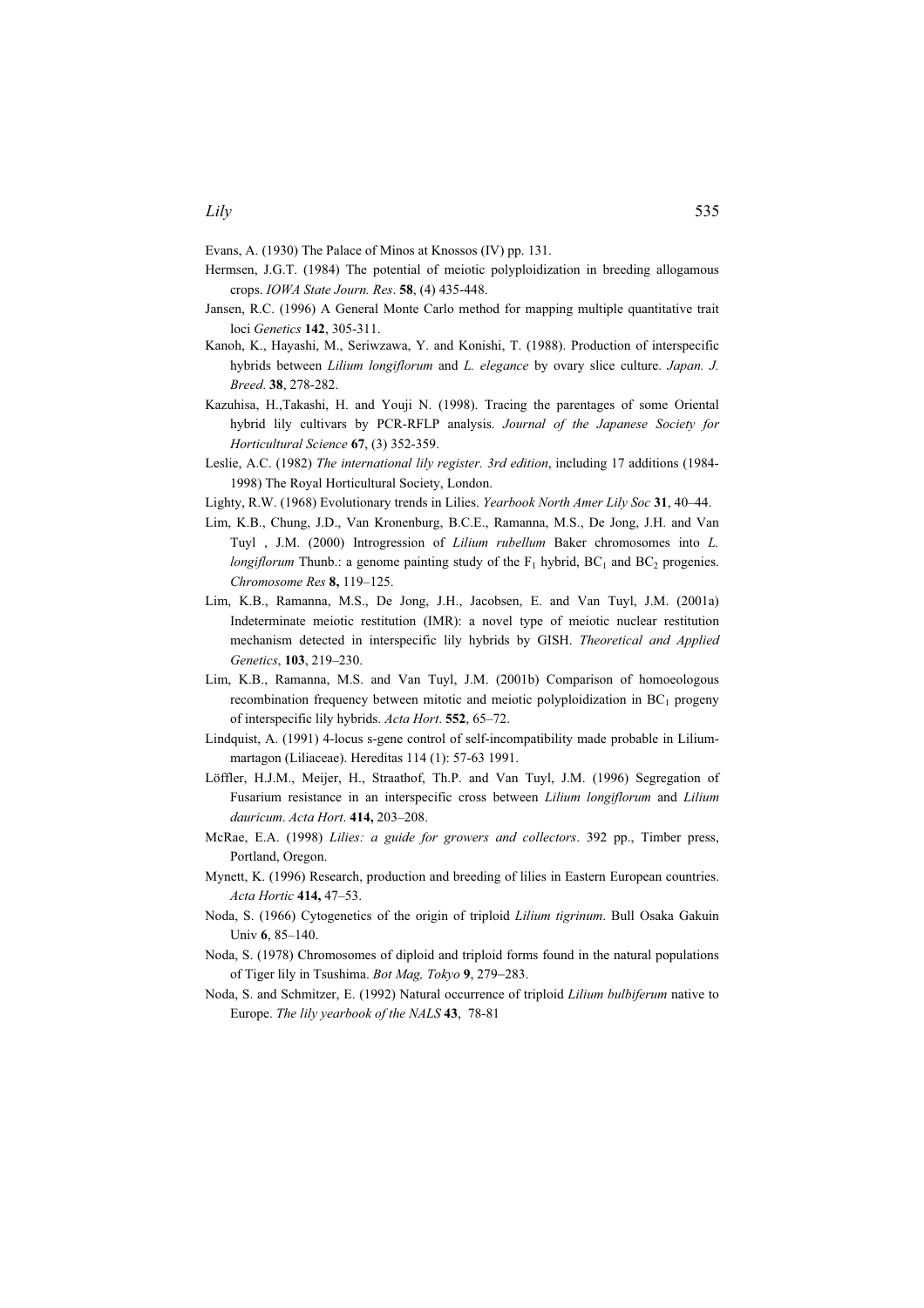- North, C. and Wills, A.B. (1969) Interspecific hybrids of *Lilium lankongense* Franchet produced by embryo culture. *Euphytica* **18**, 430–434.
- Peterse, A. (2002) An overview of lily breeding in the Netherlands. *The lily yearbook of the NALS* **53**, 30-35.
- RHS (1982-2002) The international lily register, with 19 supplements of the Royal Horticultural Society
- Sato, M. (1932) Chromosome studies in *Lilium* (I) *Bot Mag Tokyo* **46**, 68–88.
- Schmitzer, E. (1991) A survey of named polyploid lilies of the Asiatic section*. Quarterly Bulletin North Amer Lily Soc* **45**, (3) 6–12.
- Shimizu, M. (1987) *The lilies of Japan; Species and hybrids* (Japanese). Seibundo Shinkosha, Tokyo, pp.148–165.
- Skirm, G.W. (1942) Embryo culturing as an aid to plant breeding. *J Heredity* **33**, 211–215.
- Stewart, R.N. (1947) The morphology of somatic chromosomes in *Lilium*. *Amer J Bot* **34**,  $9 - 26$
- Straathof, T.P., Van Tuyl, J.M. (1994) Genetic variation in resistance to *Fusarium oxysporum f sp lilii* in the genus *Lilium*. *Annals of Applied Biology* **125,** 61-72.
- Straathof, Th..P.., Van Tuyl, J.M., Dekker, B., Van Winden, M.J.M., and Sandbrink, J.M. (1996) Genetic analysis of inheritance of partial resistance to *Fusarium oxysporum* in Asiatic hybrids of lily using RAPD markers. *Acta Hortic*. **414** , 209-218.
- Van der Leede-Plegt, L.M., Van der Ven, B.C.E., Bino, R.J., Van der Salm, T.P.M. and Van Tunen, A.J. (1992) Introduction and differential use of various promoters in pollen grains of *Nicotiana glutinosa* and *Lilium longiflorum*. Plant Cell Reports **11**, 20-24.
- Van Heusden, A.W., Jongerius, M.C., Van Tuyl, J.M., Straathof, T.P. and Mes, J.J. (2002) Molecular assisted breeding for disease resistance in lily*. Acta Hortic* **572**, 131-138.
- Van Tuyl, J.M., Franken, J., Jongerius, M.C., Lock, C.A.M. and Kwakkenbos, A.A.M. (1986) Interspecific hybridization in *Lilium*. *Acta Hortic* **177**, 591–595.
- Van Tuyl, J.M., Van Diën, M.P., Van Creij, M.G.M., Van Kleinwee T.C.M., Franken, J. and Bino R.J. (1991) Application of *in vitro* pollination, ovary culture, ovule culture and embryo rescue for overcoming Incongruity barriers in interspecific *Lilium* crosses. *Plant Science* **74,** 115-126.
- Van Tuyl, J.M. and Boon, E. (1997) Variation in DNA-content in the genus *Lilium*. *Acta Hortic* **430**, 829–835.
- Van Tuyl, J.M., De Vries, J.N., Bino, R.J., Kwakkenbos, A.A.M. (1989) Identification of 2npollen producing interspecific hybrids of *Lilium* using flow cytometry. *Cytologia* **54**, 737-745.
- Van Tuyl, J.M., Meijer, H., Van Diën, M.P. (1992) The use of oryzalin as an alternative for colchicine in *in-vitro* chromosome doubling of *Lilium* and Nerine. *Acta Hortic* **325**, 625-630.
- Van Tuyl, J.M., Maas, I.W.G.M., and Lim, K.B. ( 2002) Introgression in interspecific hybrids of lily. *Acta Hortic* **570**, 213-218.